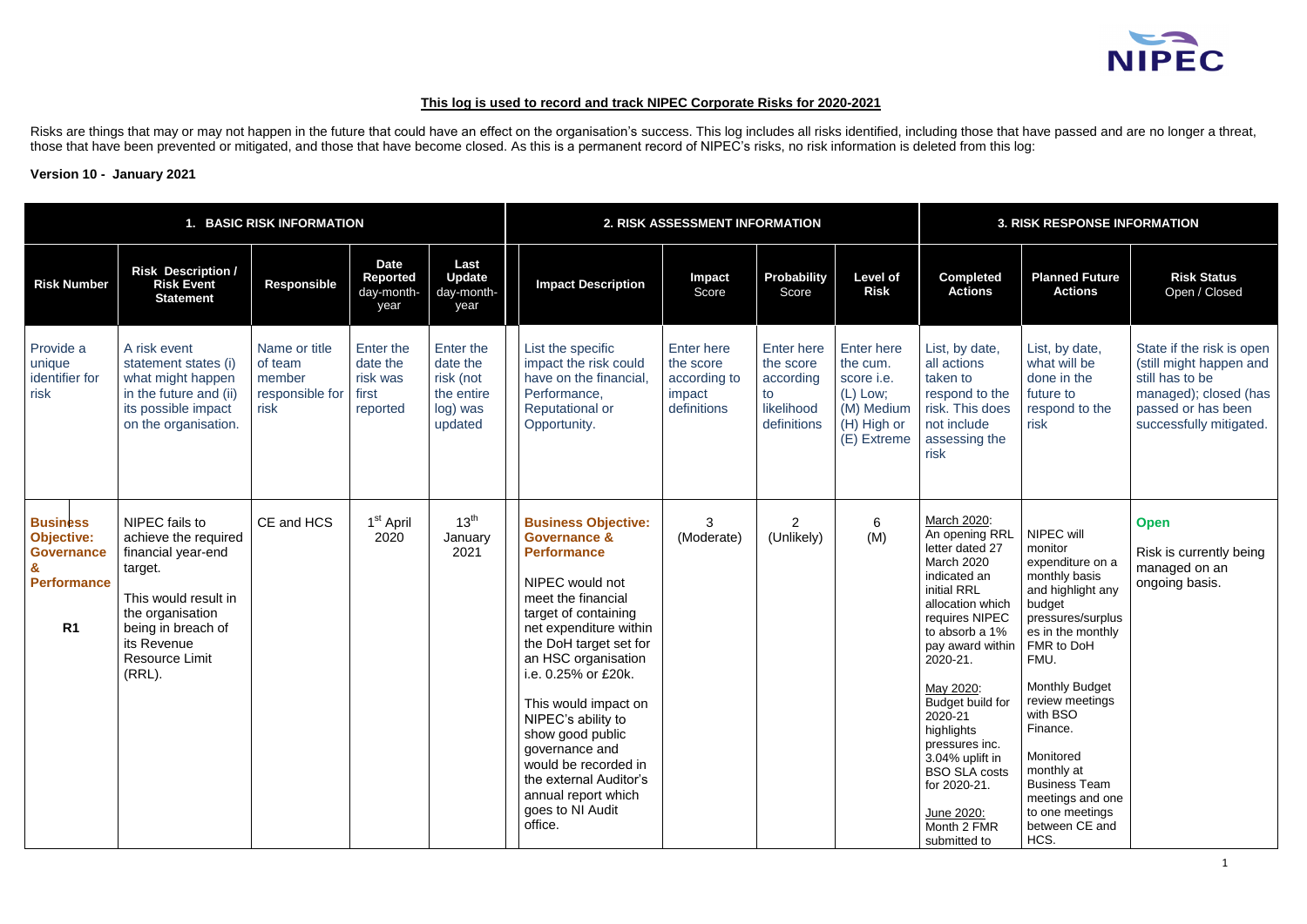| DoH showed a<br>deficit of £21k<br>due to awaiting<br>TRF allocation.<br>Spend of £83k<br>TRF against<br>Core budget<br>pending the<br>allocation,<br>NIPEC'S core<br>spend against<br>opening<br>allocation<br>showed a<br>surplus of £62k. | Quarterly<br>monitoring at the<br>Council and Audit<br>& Risk Committee<br>meetings. |
|----------------------------------------------------------------------------------------------------------------------------------------------------------------------------------------------------------------------------------------------|--------------------------------------------------------------------------------------|
|                                                                                                                                                                                                                                              |                                                                                      |
|                                                                                                                                                                                                                                              |                                                                                      |
|                                                                                                                                                                                                                                              |                                                                                      |
|                                                                                                                                                                                                                                              |                                                                                      |
|                                                                                                                                                                                                                                              |                                                                                      |
|                                                                                                                                                                                                                                              |                                                                                      |
|                                                                                                                                                                                                                                              |                                                                                      |
|                                                                                                                                                                                                                                              |                                                                                      |
|                                                                                                                                                                                                                                              |                                                                                      |
|                                                                                                                                                                                                                                              |                                                                                      |
|                                                                                                                                                                                                                                              |                                                                                      |
|                                                                                                                                                                                                                                              |                                                                                      |
|                                                                                                                                                                                                                                              |                                                                                      |
|                                                                                                                                                                                                                                              |                                                                                      |
|                                                                                                                                                                                                                                              |                                                                                      |
|                                                                                                                                                                                                                                              |                                                                                      |
|                                                                                                                                                                                                                                              |                                                                                      |
|                                                                                                                                                                                                                                              |                                                                                      |
| July 2020:                                                                                                                                                                                                                                   |                                                                                      |
| NIPEC 02 letter                                                                                                                                                                                                                              |                                                                                      |
| confirming TRF                                                                                                                                                                                                                               |                                                                                      |
| allocation for                                                                                                                                                                                                                               |                                                                                      |
| FNFM to 30                                                                                                                                                                                                                                   |                                                                                      |
|                                                                                                                                                                                                                                              |                                                                                      |
| Sept 2020.                                                                                                                                                                                                                                   |                                                                                      |
|                                                                                                                                                                                                                                              |                                                                                      |
| <b>August 2020:</b>                                                                                                                                                                                                                          |                                                                                      |
| <b>Bid submitted by</b>                                                                                                                                                                                                                      |                                                                                      |
| Sponsor Branch                                                                                                                                                                                                                               |                                                                                      |
| for extended                                                                                                                                                                                                                                 |                                                                                      |
| FNFM funding to                                                                                                                                                                                                                              |                                                                                      |
|                                                                                                                                                                                                                                              |                                                                                      |
| 31 March 2021.                                                                                                                                                                                                                               |                                                                                      |
|                                                                                                                                                                                                                                              |                                                                                      |
| October 2020:                                                                                                                                                                                                                                |                                                                                      |
| Month 6 FMR                                                                                                                                                                                                                                  |                                                                                      |
| showed an in-                                                                                                                                                                                                                                |                                                                                      |
| year surplus.                                                                                                                                                                                                                                |                                                                                      |
| HoCs to                                                                                                                                                                                                                                      |                                                                                      |
| complete mid-                                                                                                                                                                                                                                |                                                                                      |
|                                                                                                                                                                                                                                              |                                                                                      |
| year review of                                                                                                                                                                                                                               |                                                                                      |
| budget with                                                                                                                                                                                                                                  |                                                                                      |
| <b>BSO</b> Finance to                                                                                                                                                                                                                        |                                                                                      |
| project yearend                                                                                                                                                                                                                              |                                                                                      |
| position.                                                                                                                                                                                                                                    |                                                                                      |
|                                                                                                                                                                                                                                              |                                                                                      |
|                                                                                                                                                                                                                                              |                                                                                      |
| November 2021:<br>CE / HoCs                                                                                                                                                                                                                  |                                                                                      |
|                                                                                                                                                                                                                                              |                                                                                      |
|                                                                                                                                                                                                                                              |                                                                                      |
| proposed                                                                                                                                                                                                                                     |                                                                                      |
| retraction of                                                                                                                                                                                                                                |                                                                                      |
| funds with                                                                                                                                                                                                                                   |                                                                                      |
| Sponsor Branch                                                                                                                                                                                                                               |                                                                                      |
|                                                                                                                                                                                                                                              |                                                                                      |
| and formally                                                                                                                                                                                                                                 |                                                                                      |
|                                                                                                                                                                                                                                              |                                                                                      |
| requested to<br>DoH Finance on                                                                                                                                                                                                               |                                                                                      |
| 13 <sup>th</sup> November                                                                                                                                                                                                                    |                                                                                      |
| 2020.                                                                                                                                                                                                                                        |                                                                                      |
| Revised                                                                                                                                                                                                                                      |                                                                                      |
| allocation letter                                                                                                                                                                                                                            |                                                                                      |
| received 13 <sup>th</sup>                                                                                                                                                                                                                    |                                                                                      |
|                                                                                                                                                                                                                                              |                                                                                      |
| January 2021.                                                                                                                                                                                                                                |                                                                                      |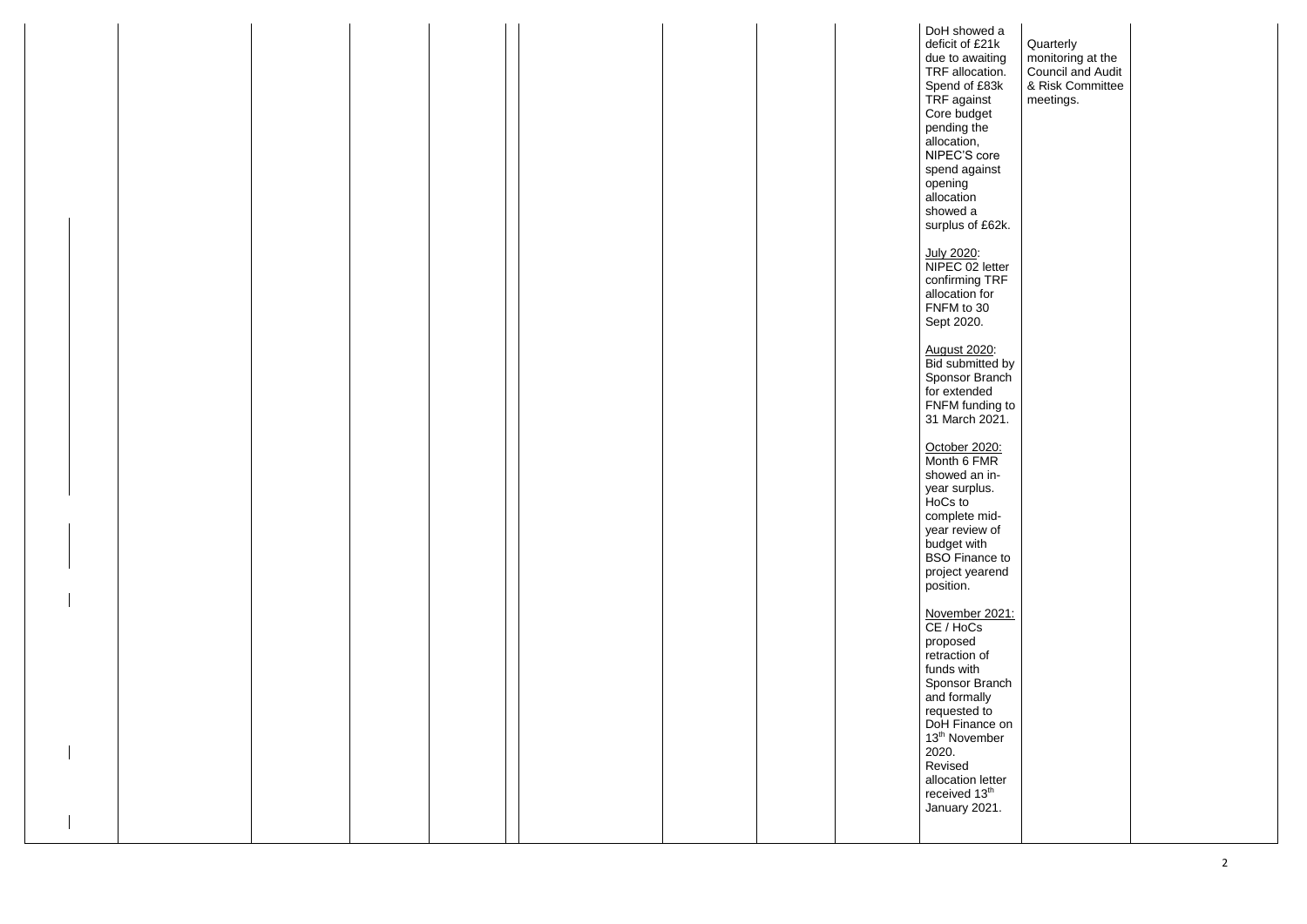| 1. BASIC RISK INFORMATION                                                                         |                                                                                                                                    |                                                               |                                                        |                                                                         |                                                                                                                                                                                                                                                                                                                                                                                                                                                                                                                                                                                                                                               | 2. RISK ASSESSMENT INFORMATION                                   | <b>3. RISK RESPONSE INFORMATION</b>                                            |                                                                                                       |                                                                                                                                                                                                                                                                                                                                                                                                                                                                              |                                                                                                                                                                                                                                                                                                                                                                                          |                                                                                                                                                   |
|---------------------------------------------------------------------------------------------------|------------------------------------------------------------------------------------------------------------------------------------|---------------------------------------------------------------|--------------------------------------------------------|-------------------------------------------------------------------------|-----------------------------------------------------------------------------------------------------------------------------------------------------------------------------------------------------------------------------------------------------------------------------------------------------------------------------------------------------------------------------------------------------------------------------------------------------------------------------------------------------------------------------------------------------------------------------------------------------------------------------------------------|------------------------------------------------------------------|--------------------------------------------------------------------------------|-------------------------------------------------------------------------------------------------------|------------------------------------------------------------------------------------------------------------------------------------------------------------------------------------------------------------------------------------------------------------------------------------------------------------------------------------------------------------------------------------------------------------------------------------------------------------------------------|------------------------------------------------------------------------------------------------------------------------------------------------------------------------------------------------------------------------------------------------------------------------------------------------------------------------------------------------------------------------------------------|---------------------------------------------------------------------------------------------------------------------------------------------------|
| <b>Risk Number</b>                                                                                | <b>Risk Description /</b><br><b>Risk Event</b><br><b>Statement</b>                                                                 | <b>Responsible</b>                                            | <b>Date</b><br>Reported<br>day-month-<br>year          | Last<br><b>Update</b><br>day-month-<br>year                             | <b>Impact Description</b>                                                                                                                                                                                                                                                                                                                                                                                                                                                                                                                                                                                                                     | <b>Impact</b><br>Score                                           | <b>Probability</b><br>Score                                                    | <b>Level of</b><br><b>Risk</b>                                                                        | <b>Completed</b><br><b>Actions</b>                                                                                                                                                                                                                                                                                                                                                                                                                                           | <b>Planned Future</b><br><b>Actions</b>                                                                                                                                                                                                                                                                                                                                                  | <b>Risk Status</b><br>Open / Closed                                                                                                               |
| Provide a<br>unique<br>identifier for<br>risk                                                     | A risk event<br>statement states (i)<br>what might happen<br>in the future and (ii)<br>its possible impact<br>on the organisation. | Name or title<br>of team<br>member<br>responsible for<br>risk | Enter the<br>date the<br>risk was<br>first<br>reported | Enter the<br>date the<br>risk (not<br>the entire<br>log) was<br>updated | List the specific<br>impact the risk could<br>have on the financial,<br>Performance,<br><b>Reputational or</b><br>Opportunity.                                                                                                                                                                                                                                                                                                                                                                                                                                                                                                                | Enter here<br>the score<br>according to<br>impact<br>definitions | <b>Enter here</b><br>the score<br>according<br>to<br>likelihood<br>definitions | <b>Enter here</b><br>the cum.<br>score i.e.<br>$(L)$ Low;<br>(M) Medium<br>(H) High or<br>(E) Extreme | List, by date,<br>all actions<br>taken to<br>respond to the<br>risk. This does<br>not include<br>assessing the<br>risk                                                                                                                                                                                                                                                                                                                                                       | List, by date,<br>what will be<br>done in the<br>future to<br>respond to the<br>risk                                                                                                                                                                                                                                                                                                     | State if the risk is open<br>(still might happen and<br>still has to be<br>managed); closed (has<br>passed or has been<br>successfully mitigated. |
| <b>Business</b><br><b>Objective:</b><br><b>Governance</b><br><b>Performance</b><br>R <sub>2</sub> | Unable to fully<br>achieve its business<br>objectives as stated<br>in the revised<br>'NIPEC Business<br>Plan 2020-21'              | Senior<br>Management<br>Team                                  | 1st April<br>2020                                      | 13 <sup>th</sup><br>January<br>2021                                     | <b>Business Objective:</b><br><b>Governance &amp;</b><br><b>Performance</b><br>Due to the Covid-19<br>emergency NIPECs<br>stakeholders cannot<br>engage in the majority<br>of professional<br>business plan<br>objectives.<br>The organisation is<br>refocusing core<br>business on the<br>regional COVID<br>response and the<br>redeployment of some<br>professional staff time<br>to this work.<br>These along with<br>Home working could<br>result in the<br>organisation being<br>unable to fully achieve<br>its business objectives<br>& may require a<br>review of the plan<br>and/or the<br>development of new<br>business objectives. | 3<br>(Moderate)                                                  | 3<br>(Possible)                                                                | 9<br>(M)                                                                                              | March 2020:<br>Covid-19<br>Emergency<br>SOPs drafted<br>and shared<br>with staff.<br>Twice weekly<br><b>SITREP</b><br>meetings for<br><b>Business</b><br>Team to<br>monitor work.<br>May 2020:<br>Review of the<br>requirement for<br>weekly<br><b>SITREP</b><br>meetings.<br>June 2020:<br>A Covid-19<br>work plan<br>along with a<br>core work plan<br>was presented<br>to NIPEC<br>Council<br>meeting on<br>$24^{\text{th}}$ and<br>shared with<br>DoH sponsor<br>branch. | Ongoing liaison<br>with NIPEC<br>Chair.<br>Monitoring of<br>situation at<br>monthly BTM<br>meetings and<br>quarterly<br>Council and<br>A&R<br>committees.<br>Regular updates<br>to sponsor<br>branch.<br>Initiation of<br>monthly SB<br>meetings with<br>HoCS until a<br>return to<br>'business as<br>usual.'<br>Progress<br>updates at<br>senior team one<br>to one meetings<br>with CE | <b>Open</b><br>Risk is currently being<br>managed on an<br>ongoing basis.                                                                         |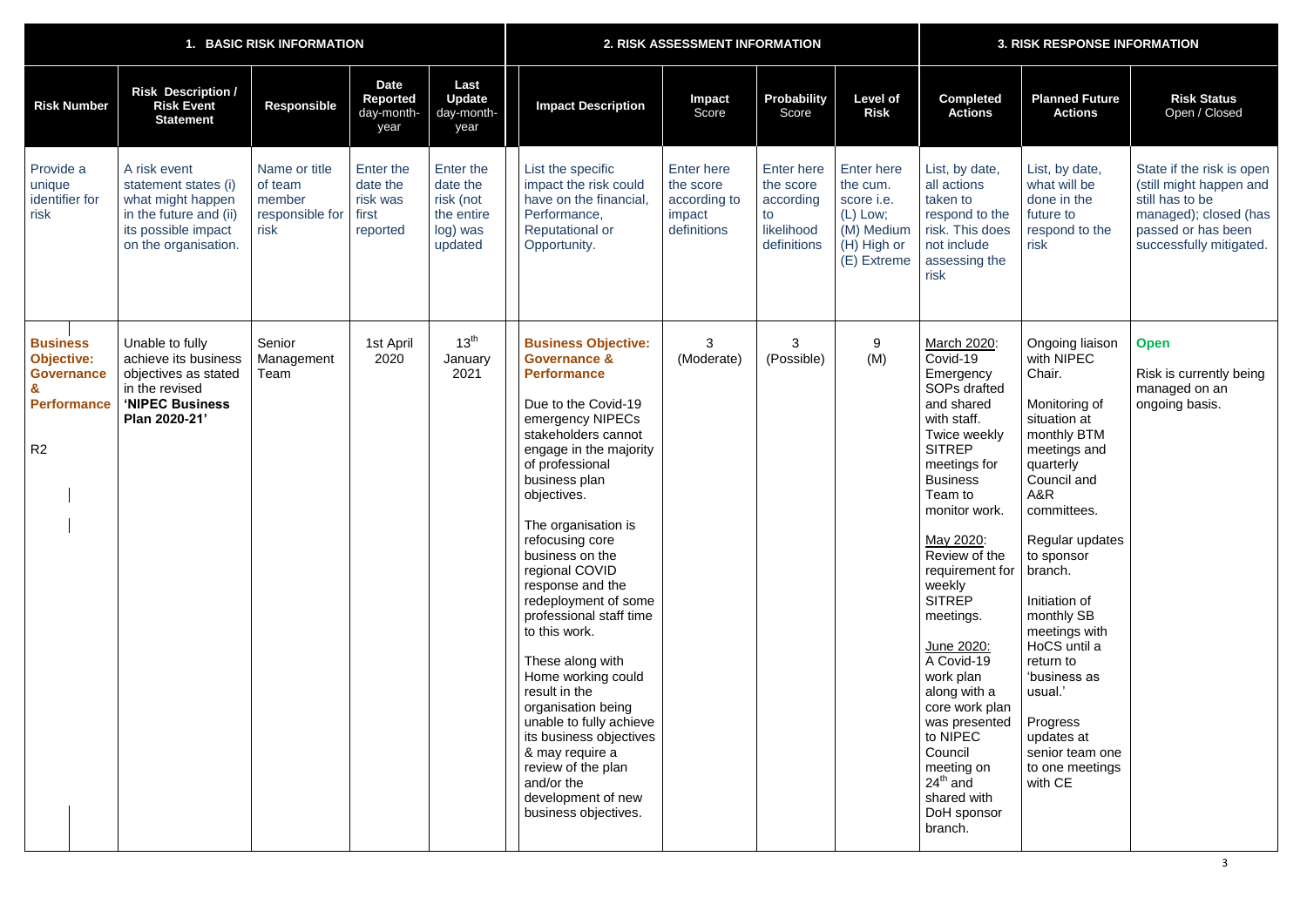|  |  |  | July 2020:           |  |
|--|--|--|----------------------|--|
|  |  |  | <b>NIPEC</b>         |  |
|  |  |  | submitted            |  |
|  |  |  |                      |  |
|  |  |  | updated draft        |  |
|  |  |  | <b>Business Plan</b> |  |
|  |  |  | to Sponsor           |  |
|  |  |  |                      |  |
|  |  |  | Branch and           |  |
|  |  |  | copied to            |  |
|  |  |  | Council              |  |
|  |  |  | reflecting work      |  |
|  |  |  |                      |  |
|  |  |  | with Covid-19        |  |
|  |  |  | and its impact       |  |
|  |  |  | on business          |  |
|  |  |  |                      |  |
|  |  |  | objectives.          |  |
|  |  |  | Formal               |  |
|  |  |  | approval             |  |
|  |  |  | received from        |  |
|  |  |  |                      |  |
|  |  |  | Sponsor              |  |
|  |  |  | <b>Branch</b>        |  |
|  |  |  | 21.09.20.            |  |
|  |  |  |                      |  |
|  |  |  |                      |  |
|  |  |  | Sept 2020:           |  |
|  |  |  | Rebuilding           |  |
|  |  |  | Documents inc        |  |
|  |  |  |                      |  |
|  |  |  | update to            |  |
|  |  |  | Workplans            |  |
|  |  |  | presented and        |  |
|  |  |  | approved by          |  |
|  |  |  |                      |  |
|  |  |  | <b>NIPEC</b>         |  |
|  |  |  | Council.             |  |
|  |  |  |                      |  |
|  |  |  |                      |  |
|  |  |  | <b>November</b>      |  |
|  |  |  |                      |  |
|  |  |  | $\frac{2020}{P}$     |  |
|  |  |  | update on            |  |
|  |  |  |                      |  |
|  |  |  | Workplan to          |  |
|  |  |  | Council              |  |
|  |  |  | meeting.             |  |
|  |  |  |                      |  |
|  |  |  |                      |  |
|  |  |  | January 2021:        |  |
|  |  |  | CE/SPO <sub>s</sub>  |  |
|  |  |  | review of            |  |
|  |  |  |                      |  |
|  |  |  | projects that        |  |
|  |  |  | may need             |  |
|  |  |  | stood down           |  |
|  |  |  | due to surge in      |  |
|  |  |  |                      |  |
|  |  |  | pandemic.            |  |
|  |  |  |                      |  |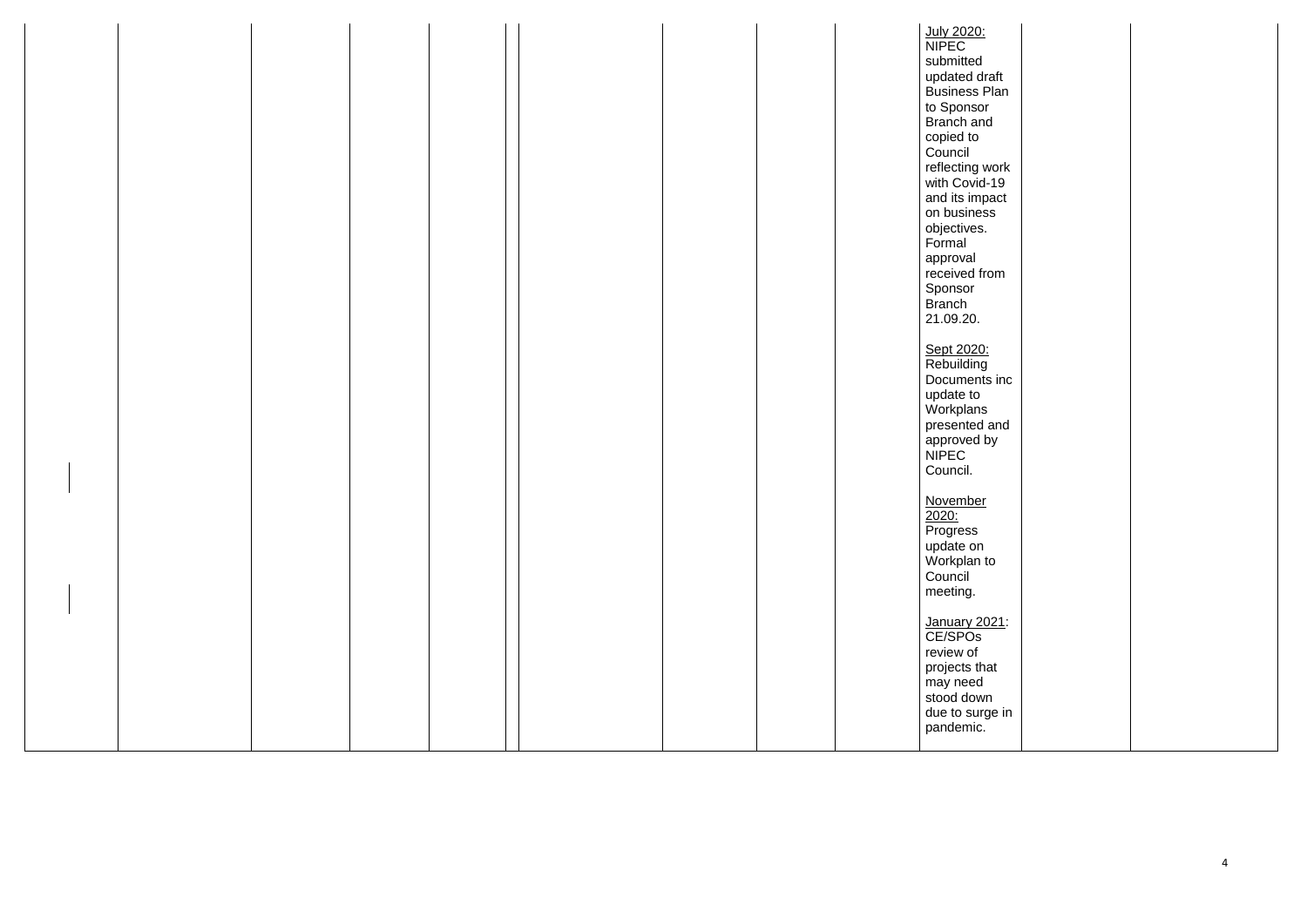| <b>BASIC RISK INFORMATION</b>                                                         |                                                                                                                                    |                                                                       |                                                        |                                                                         |                                                                                                                                                                                                                                                                                                                                                  | 2. RISK ASSESSMENT INFORMATION                                   | <b>3. RISK RESPONSE INFORMATION</b>                                            |                                                                                                            |                                                                                                                                                                                                                                                                                                                                                                                                                     |                                                                                                                                                                                                                                                                                                                                                                                                                             |                                                                                                                                                   |
|---------------------------------------------------------------------------------------|------------------------------------------------------------------------------------------------------------------------------------|-----------------------------------------------------------------------|--------------------------------------------------------|-------------------------------------------------------------------------|--------------------------------------------------------------------------------------------------------------------------------------------------------------------------------------------------------------------------------------------------------------------------------------------------------------------------------------------------|------------------------------------------------------------------|--------------------------------------------------------------------------------|------------------------------------------------------------------------------------------------------------|---------------------------------------------------------------------------------------------------------------------------------------------------------------------------------------------------------------------------------------------------------------------------------------------------------------------------------------------------------------------------------------------------------------------|-----------------------------------------------------------------------------------------------------------------------------------------------------------------------------------------------------------------------------------------------------------------------------------------------------------------------------------------------------------------------------------------------------------------------------|---------------------------------------------------------------------------------------------------------------------------------------------------|
| <b>Risk Number</b>                                                                    | <b>Risk Description /</b><br><b>Risk Event</b><br><b>Statement</b>                                                                 | <b>Responsible</b>                                                    | <b>Date</b><br><b>Reported</b><br>day-month-<br>year   | Last<br><b>Update</b><br>day-month-<br>year                             | <b>Impact Description</b>                                                                                                                                                                                                                                                                                                                        | Impact<br>Score                                                  | <b>Probability</b><br>Score                                                    | <b>Level of</b><br><b>Risk</b>                                                                             | <b>Completed</b><br><b>Actions</b>                                                                                                                                                                                                                                                                                                                                                                                  | <b>Planned Future</b><br><b>Actions</b>                                                                                                                                                                                                                                                                                                                                                                                     | <b>Risk Status</b><br>Open / Closed                                                                                                               |
| Provide a<br>unique<br>identifier for<br>risk                                         | A risk event<br>statement states (i)<br>what might happen<br>in the future and (ii)<br>its possible impact<br>on the organisation. | Name or title<br>of team<br>member<br>responsible for<br>risk         | Enter the<br>date the<br>risk was<br>first<br>reported | Enter the<br>date the<br>risk (not<br>the entire<br>log) was<br>updated | List the specific<br>impact the risk could<br>have on the financial<br>Performance,<br><b>Reputational or</b><br>Opportunity.                                                                                                                                                                                                                    | Enter here the<br>score<br>according to<br>impact<br>definitions | <b>Enter here</b><br>the score<br>according<br>to<br>likelihood<br>definitions | <b>Enter here</b><br>the cum.<br>score <i>i.e.</i><br>(L) Low;<br>(M) Medium<br>(H) High or<br>(E) Extreme | List, by date,<br>all actions<br>taken to<br>respond to the<br>risk. This does<br>not include<br>assessing the<br>risk                                                                                                                                                                                                                                                                                              | List, by date,<br>what will be<br>done in the<br>future to<br>respond to the<br>risk                                                                                                                                                                                                                                                                                                                                        | State if the risk is open<br>(still might happen and<br>still has to be<br>managed); closed (has<br>passed or has been<br>successfully mitigated. |
| <b>Business</b><br><b>Objective:</b><br><b>Governance</b><br><b>Performance</b><br>R3 | Risk of a cyber<br>security breach that<br>results in the<br>unavailability of<br>systems that<br>facilitate HSC<br>services.      | <b>BSO Director</b><br>CCP / Head of<br><b>BSO ITS</b><br>& NIPEC SMT | 1 <sup>st</sup> April<br>2020                          | $13^{th}$<br>January<br>2021                                            | <b>Business</b><br><b>Objective:</b><br><b>Governance &amp;</b><br><b>Performance</b><br>Causing disruption to<br>services.<br>Unauthorised access<br>to NIPEC information<br>resulting in a breach<br>of regulatory<br>compliance, statutory<br>obligations, and the<br>potential for fines in<br>addition to resulting<br>reputational damage. | (Major)                                                          | 3<br>(Possible)                                                                | 12<br>(H)                                                                                                  | May 2020:<br>Completion of<br><b>Cyber Security</b><br>questionnaire<br>as part of the<br><b>PWC</b> fieldwork<br>for yearend<br>accounts.<br>HoCS annual<br><b>SLA</b> meeting<br>with BSO ITS<br>Sept 2020:<br>Launch of new<br>regional cyber<br>security e-<br>learning<br>programme.<br><b>BTM</b> decision<br>that all NIPEC<br>staff to<br>complete by<br>31 <sup>st</sup> March<br>2021.<br><b>November</b> | March 2021:<br>All NIPEC staff<br>to have<br>completed the<br>regional cyber<br>security e-<br>learning<br>programme.<br>October 2020:<br>Request to HSC<br>Programme<br>Manager Cyber<br>Security request<br>copy of Cyber<br>Security<br>Framework.<br>Work delayed<br>due to ongoing<br>pandemic and<br>reprioritisation<br>of resources.<br>Take forward<br>the achievement<br>of Information<br>Security<br>Management | <b>Open</b><br>Risk is currently being<br>managed on an<br>ongoing basis.                                                                         |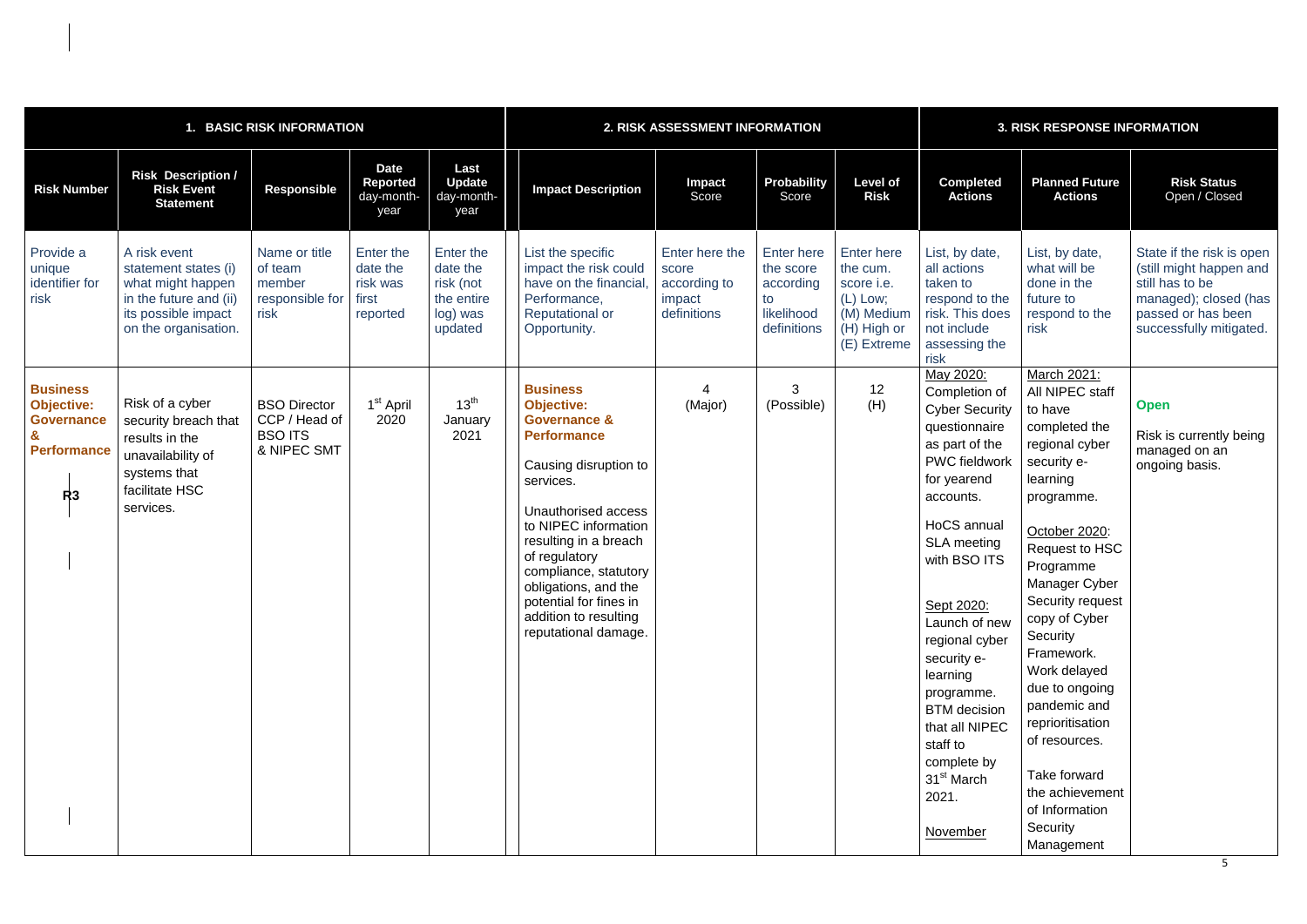|  |  |  |  | 2020:                 | best practice &      |
|--|--|--|--|-----------------------|----------------------|
|  |  |  |  | ALB Review of         | standards            |
|  |  |  |  | <b>BSO ITS SLA</b>    | aligned to the       |
|  |  |  |  | on $16th$             | international        |
|  |  |  |  | November              | best practice        |
|  |  |  |  | 2020 where            | standards,           |
|  |  |  |  | <b>Cyber Security</b> | ISO27001.            |
|  |  |  |  | assurance             |                      |
|  |  |  |  | letters from ITS      | Ensure uptake        |
|  |  |  |  | were                  | of HSC wide          |
|  |  |  |  | requested             | user                 |
|  |  |  |  | going forward.        | behaviours           |
|  |  |  |  |                       | awareness            |
|  |  |  |  | Information           | training.            |
|  |  |  |  | from HSC              | <b>Enable Senior</b> |
|  |  |  |  | Cyber                 | <b>Management of</b> |
|  |  |  |  | Programme             | organisation to      |
|  |  |  |  | Manager who           | have robust          |
|  |  |  |  | advised that          | understanding        |
|  |  |  |  | NIPEC/ALBs            | of the cyber and     |
|  |  |  |  | represented on        |                      |
|  |  |  |  | programme by          | information          |
|  |  |  |  | Head of ITS.          | security issues      |
|  |  |  |  |                       | (report on           |
|  |  |  |  | <b>Technical</b>      | training             |
|  |  |  |  | Infrastructure        | including e-         |
|  |  |  |  | <b>HSC</b> security   | learning             |
|  |  |  |  | hardware;             | uptake).             |
|  |  |  |  |                       |                      |
|  |  |  |  | Secure                |                      |
|  |  |  |  | Remote                |                      |
|  |  |  |  | Access / Data         |                      |
|  |  |  |  | & System              |                      |
|  |  |  |  | Backups.              |                      |
|  |  |  |  | Policy /              |                      |
|  |  |  |  | <b>Processes</b>      |                      |
|  |  |  |  | Regional and          |                      |
|  |  |  |  | Local ICT, Info       |                      |
|  |  |  |  | Security & Info       |                      |
|  |  |  |  | Governance            |                      |
|  |  |  |  | Policies; User        |                      |
|  |  |  |  | Account               |                      |
|  |  |  |  | Management;           |                      |
|  |  |  |  | <b>Business</b>       |                      |
|  |  |  |  | Continuity            |                      |
|  |  |  |  | Plans inc. ITS        |                      |
|  |  |  |  | <b>Disaster</b>       |                      |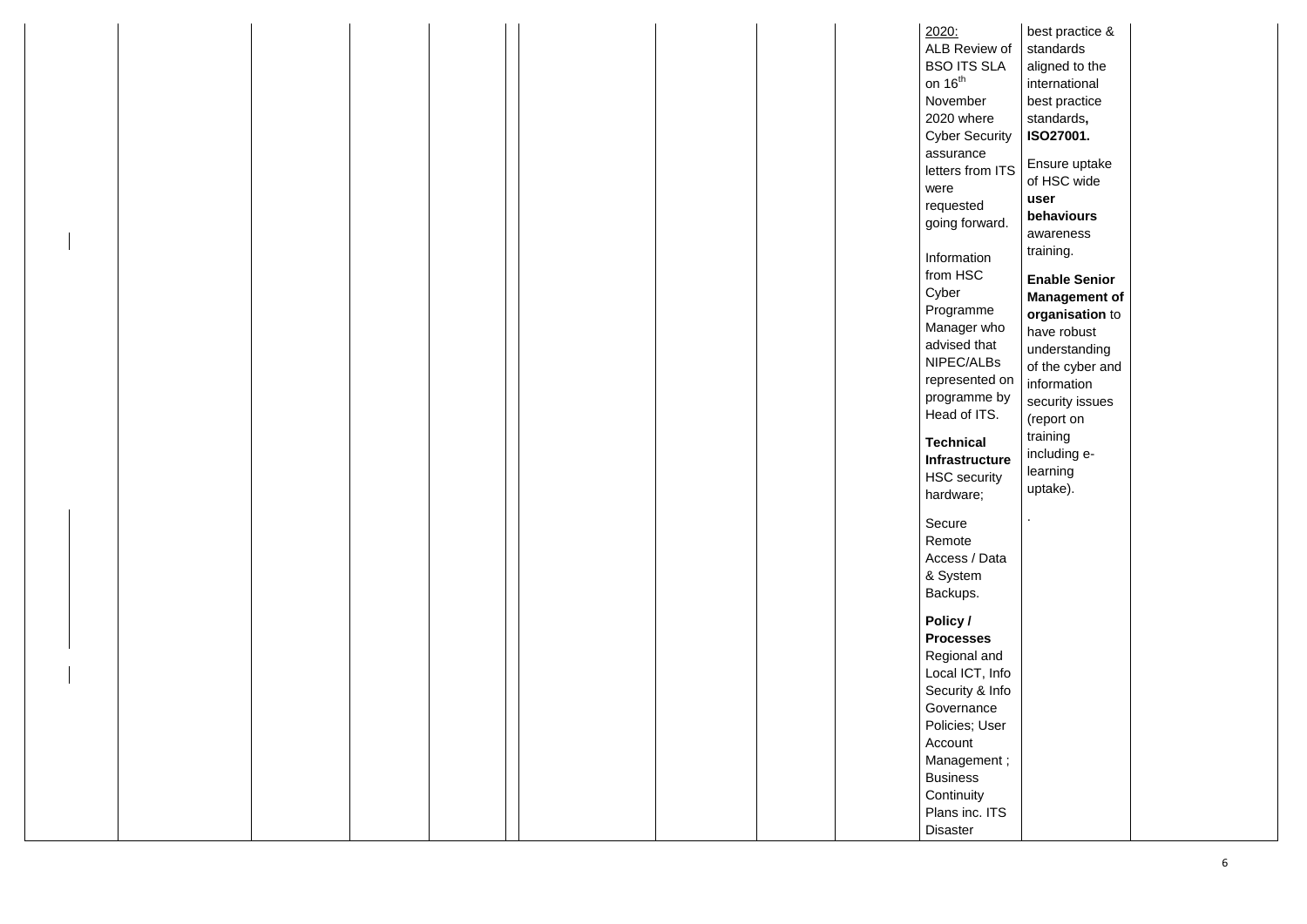|  |  |  | Recovery Plan  |
|--|--|--|----------------|
|  |  |  | User           |
|  |  |  | Behaviours     |
|  |  |  | Influenced     |
|  |  |  | through        |
|  |  |  | Induction & HR |
|  |  |  | policies;      |
|  |  |  | Mandatory      |
|  |  |  | Training;      |
|  |  |  | Contract of    |
|  |  |  | Employment /   |
|  |  |  | Data Access    |
|  |  |  | Agreements.    |
|  |  |  |                |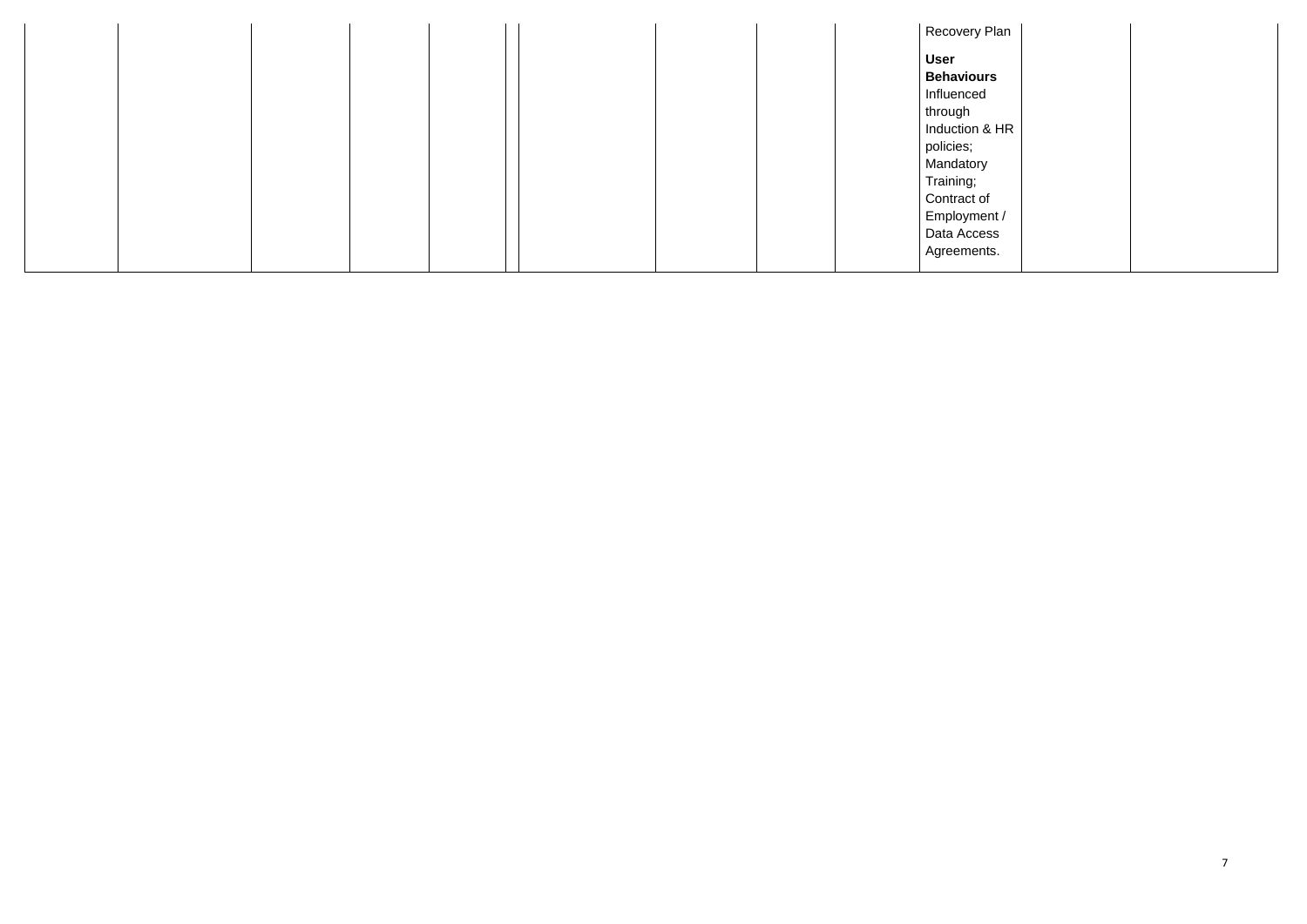| 1. BASIC RISK INFORMATION                                                                                         |                                                                                                                                                                                      |                                                                       |                                                        |                                                                         | 2. RISK ASSESSMENT INFORMATION                                                                                                                                                                                                                                                     |                                                                  |                                                                                |                                                                                                            | <b>3. RISK RESPONSE INFORMATION</b>                                                                                                                                                                                                                                                                                                                                                                                                                                              |                                                                                                                                                                                                                                                                                             |                                                                                                                                                   |  |
|-------------------------------------------------------------------------------------------------------------------|--------------------------------------------------------------------------------------------------------------------------------------------------------------------------------------|-----------------------------------------------------------------------|--------------------------------------------------------|-------------------------------------------------------------------------|------------------------------------------------------------------------------------------------------------------------------------------------------------------------------------------------------------------------------------------------------------------------------------|------------------------------------------------------------------|--------------------------------------------------------------------------------|------------------------------------------------------------------------------------------------------------|----------------------------------------------------------------------------------------------------------------------------------------------------------------------------------------------------------------------------------------------------------------------------------------------------------------------------------------------------------------------------------------------------------------------------------------------------------------------------------|---------------------------------------------------------------------------------------------------------------------------------------------------------------------------------------------------------------------------------------------------------------------------------------------|---------------------------------------------------------------------------------------------------------------------------------------------------|--|
| <b>Risk Number</b>                                                                                                | <b>Risk Description /</b><br><b>Risk Event</b><br><b>Statement</b>                                                                                                                   | <b>Responsible</b>                                                    | <b>Date</b><br>Reported<br>day-month-<br>year          | Last<br><b>Update</b><br>day-month-<br>year                             | <b>Impact Description</b>                                                                                                                                                                                                                                                          | Impact<br>Score                                                  | <b>Probability</b><br>Score                                                    | <b>Level of</b><br><b>Risk</b>                                                                             | <b>Completed</b><br><b>Actions</b>                                                                                                                                                                                                                                                                                                                                                                                                                                               | <b>Planned Future</b><br><b>Actions</b>                                                                                                                                                                                                                                                     | <b>Risk Status</b><br>Open / Closed                                                                                                               |  |
| Provide a<br>unique<br>identifier for<br>risk                                                                     | A risk event<br>statement states (i)<br>what might happen<br>in the future and (ii)<br>its possible impact<br>on the organisation.                                                   | Name or title<br>of team<br>member<br>responsible for<br>risk         | Enter the<br>date the<br>risk was<br>first<br>reported | Enter the<br>date the<br>risk (not<br>the entire<br>log) was<br>updated | List the specific<br>impact the risk could<br>have on the financial<br>Performance,<br><b>Reputational or</b><br>Opportunity.                                                                                                                                                      | Enter here the<br>score<br>according to<br>impact<br>definitions | <b>Enter here</b><br>the score<br>according<br>to<br>likelihood<br>definitions | <b>Enter here</b><br>the cum.<br>score <i>i.e.</i><br>(L) Low;<br>(M) Medium<br>(H) High or<br>(E) Extreme | List, by date,<br>all actions<br>taken to<br>respond to the<br>risk. This does<br>not include<br>assessing the<br>risk                                                                                                                                                                                                                                                                                                                                                           | List, by date,<br>what will be<br>done in the<br>future to<br>respond to the<br>risk                                                                                                                                                                                                        | State if the risk is open<br>(still might happen and<br>still has to be<br>managed); closed (has<br>passed or has been<br>successfully mitigated. |  |
| <b>Business</b><br><b>Objective:</b><br><b>Governance</b><br>$\mathbf{g}$<br><b>Performance</b><br>R <sub>4</sub> | Risk of failure to<br>have a sufficiently<br>tested<br>organisational<br>response to a cyber<br>incident/attack, and<br>recovery plan to<br>support ongoing<br>delivery of services. | <b>BSO Director</b><br>CCP / Head of<br><b>BSO ITS</b><br>& NIPEC SMT | 1 <sup>st</sup> April<br>2020                          | 13 <sup>th</sup><br>January<br>2021                                     | <b>Business</b><br><b>Objective:</b><br><b>Governance &amp;</b><br><b>Performance</b><br>Inability to deliver an<br>appropriate level of<br>service to our service<br>users in the event of<br>any disruption<br>resulting in potential<br>performance and<br>reputational damage. | (Major)                                                          | $\overline{2}$<br>(Unlikely)                                                   | 8<br>(H)                                                                                                   | The<br>organisation<br>has a<br>developed and<br>tested<br><b>Business</b><br><b>Continuity Plan</b><br>and<br>Emergency<br>Planning<br>arrangements.<br><b>November</b><br>2020:<br><b>Business</b><br><b>Continuity Plan</b><br>approved by<br>Council.<br>Sept 2020:<br><b>BCP</b> approved<br>at BTM<br>8.09.20.<br><b>August 2020:</b><br><b>BCP</b> updated<br>and circulated<br>to BTM for<br>comment and<br>approval June/<br>July 2020:<br>Covid-19:<br>Drafting of Rtn | January to<br>March 2021:<br>Test of BCP.<br>Ongoing work<br>on Covid-19 Rtn<br>to Work Risk<br>Action Plan and<br>related SoPS to<br>ensure that<br>arrangements<br>continue to<br>support staff<br>home working.<br>BCP to be<br>updated to<br>include any EU<br>Exit risks for<br>NIPEC. | <b>Open</b><br>Risk is currently being<br>managed on an<br>ongoing basis.                                                                         |  |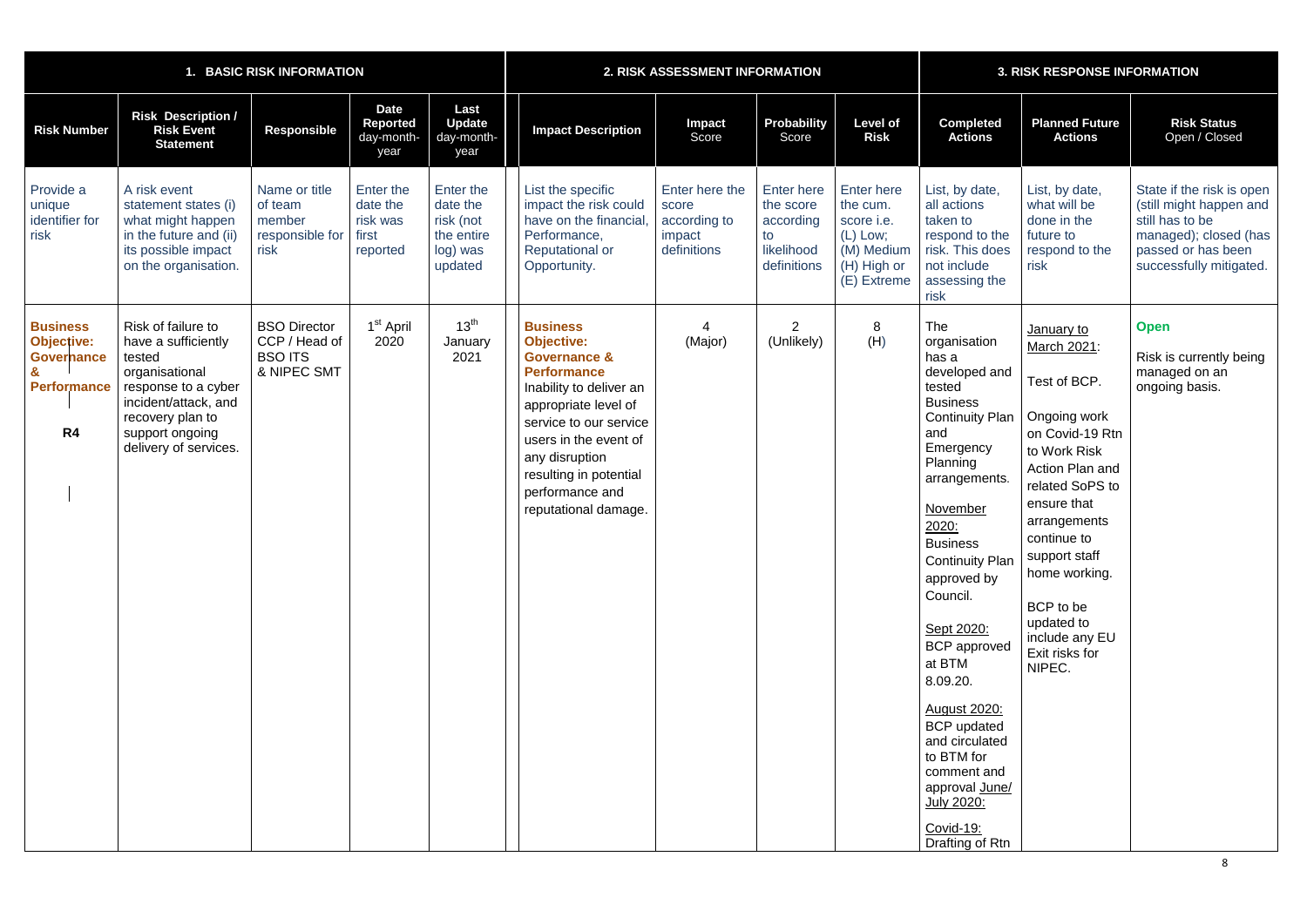|  |  |  | to Work Risk               |  |
|--|--|--|----------------------------|--|
|  |  |  | Assessment &               |  |
|  |  |  | <b>Action Plan</b>         |  |
|  |  |  | along with,<br>SOPS.       |  |
|  |  |  |                            |  |
|  |  |  | May 2020:                  |  |
|  |  |  | Completion of              |  |
|  |  |  | <b>Cyber Security</b>      |  |
|  |  |  | questionnaire              |  |
|  |  |  | as part of the             |  |
|  |  |  | PWC fieldwork              |  |
|  |  |  |                            |  |
|  |  |  | for yearend                |  |
|  |  |  | accounts.                  |  |
|  |  |  |                            |  |
|  |  |  | May 2020:                  |  |
|  |  |  | HoCS annual                |  |
|  |  |  | SLA meeting                |  |
|  |  |  | with BSO ITS.              |  |
|  |  |  |                            |  |
|  |  |  | April/May                  |  |
|  |  |  | 2020:                      |  |
|  |  |  | Inclusion of               |  |
|  |  |  | provisional                |  |
|  |  |  | <b>BSO ITS Letter</b>      |  |
|  |  |  | of Assurance               |  |
|  |  |  | presented to               |  |
|  |  |  | NIPEC A&R                  |  |
|  |  |  | committee May              |  |
|  |  |  | 2020.                      |  |
|  |  |  |                            |  |
|  |  |  | March 20:                  |  |
|  |  |  | request to BSO             |  |
|  |  |  | for ITS                    |  |
|  |  |  | assurance                  |  |
|  |  |  | statement to               |  |
|  |  |  | replace CAS.               |  |
|  |  |  |                            |  |
|  |  |  | March 20:                  |  |
|  |  |  |                            |  |
|  |  |  | Update of<br>NIPEC BCP in  |  |
|  |  |  |                            |  |
|  |  |  | response to                |  |
|  |  |  | the Covid-19               |  |
|  |  |  | outbreak                   |  |
|  |  |  | including                  |  |
|  |  |  | Implementation<br>of NIPEC |  |
|  |  |  |                            |  |
|  |  |  | Standard                   |  |
|  |  |  | Operating                  |  |
|  |  |  | Procedures                 |  |
|  |  |  | Covid-19.                  |  |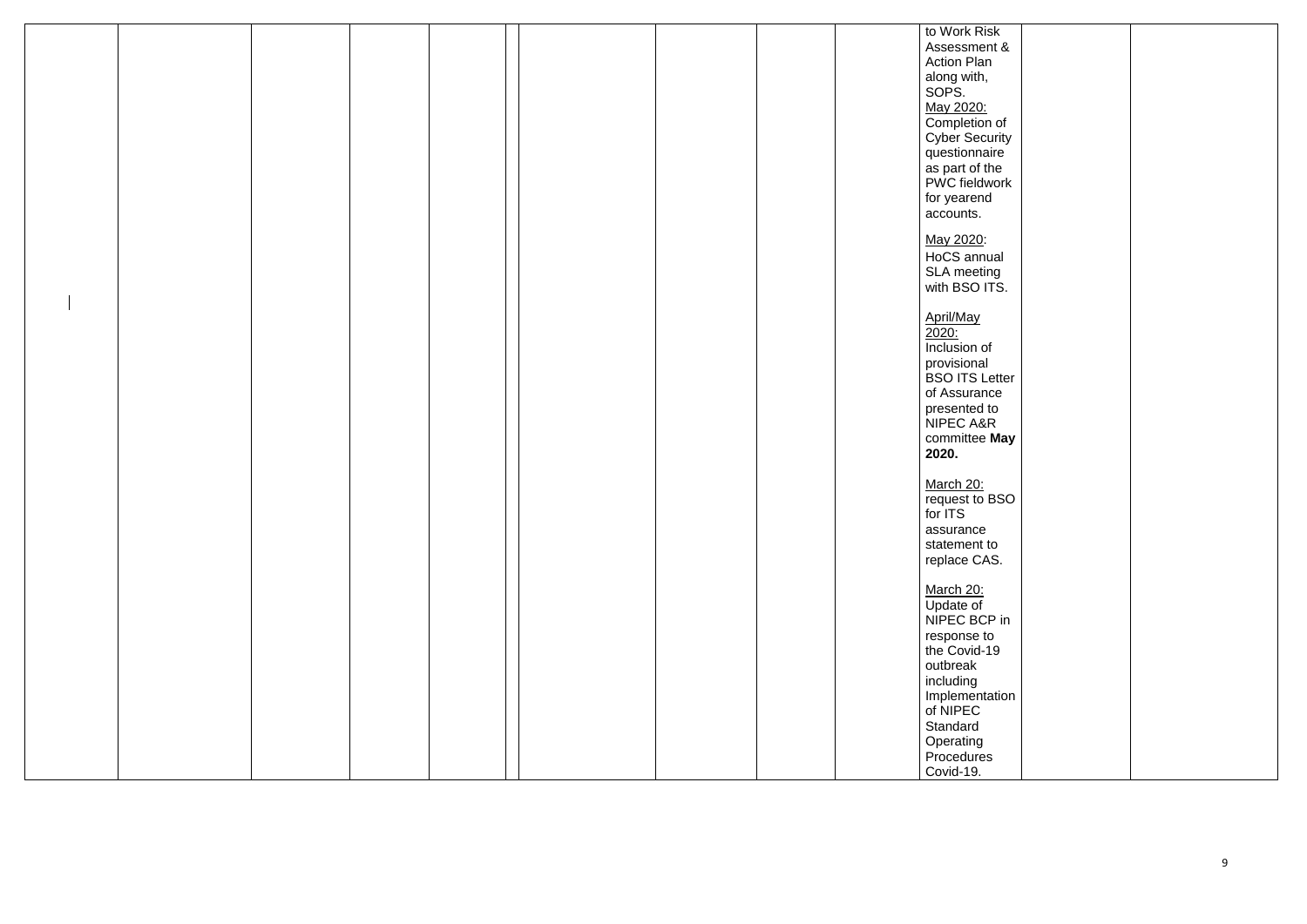|                                                                                                   |                                                                                                                                                                                                  | 2. BASIC RISK INFORMATION                                     |                                                        |                                                                         | 2. RISK ASSESSMENT INFORMATION                                                                                                                                                                                                                  |                                                                  |                                                                                |                                                                                                       | <b>3. RISK RESPONSE INFORMATION</b>                                                                                                                                                                                                                                                                                                                                                                                      |                                                                                                                                                                                                                                                                                                                                     |                                                                                                                                                   |  |
|---------------------------------------------------------------------------------------------------|--------------------------------------------------------------------------------------------------------------------------------------------------------------------------------------------------|---------------------------------------------------------------|--------------------------------------------------------|-------------------------------------------------------------------------|-------------------------------------------------------------------------------------------------------------------------------------------------------------------------------------------------------------------------------------------------|------------------------------------------------------------------|--------------------------------------------------------------------------------|-------------------------------------------------------------------------------------------------------|--------------------------------------------------------------------------------------------------------------------------------------------------------------------------------------------------------------------------------------------------------------------------------------------------------------------------------------------------------------------------------------------------------------------------|-------------------------------------------------------------------------------------------------------------------------------------------------------------------------------------------------------------------------------------------------------------------------------------------------------------------------------------|---------------------------------------------------------------------------------------------------------------------------------------------------|--|
| <b>Risk Number</b>                                                                                | <b>Risk Description /</b><br><b>Risk Event</b><br><b>Statement</b>                                                                                                                               | <b>Responsible</b>                                            | <b>Date</b><br>Reported<br>day-month-<br>year          | Last<br><b>Update</b><br>day-month-<br>year                             | <b>Impact Description</b>                                                                                                                                                                                                                       | Impact<br>Score                                                  | Probability<br>Score                                                           | <b>Level of Risk</b>                                                                                  | <b>Completed</b><br><b>Actions</b>                                                                                                                                                                                                                                                                                                                                                                                       | <b>Planned Future</b><br><b>Actions</b>                                                                                                                                                                                                                                                                                             | <b>Risk Status</b><br>Open / Closed                                                                                                               |  |
| Provide a<br>unique<br>identifier for<br>risk                                                     | A risk event<br>statement states (i)<br>what might happen<br>in the future and (ii)<br>its possible impact<br>on the organisation.                                                               | Name or title<br>of team<br>member<br>responsible for<br>risk | Enter the<br>date the<br>risk was<br>first<br>reported | Enter the<br>date the<br>risk (not<br>the entire<br>log) was<br>updated | List the specific<br>impact the risk could<br>have on the financial<br>Performance,<br><b>Reputational or</b><br>Opportunity.                                                                                                                   | Enter here the<br>score<br>according to<br>impact<br>definitions | <b>Enter here</b><br>the score<br>according<br>to<br>likelihood<br>definitions | <b>Enter here</b><br>the cum.<br>score i.e.<br>$(L)$ Low;<br>(M) Medium<br>(H) High or<br>(E) Extreme | List, by date,<br>all actions<br>taken to<br>respond to<br>the risk. This<br>does not<br>include<br>assessing the<br>risk                                                                                                                                                                                                                                                                                                | List, by date,<br>what will be<br>done in the<br>future to<br>respond to the<br>risk                                                                                                                                                                                                                                                | State if the risk is open<br>(still might happen and<br>still has to be<br>managed); closed (has<br>passed or has been<br>successfully mitigated. |  |
| <b>Business</b><br><b>Objective:</b><br><b>Governance</b><br><b>Performance</b><br>R <sub>5</sub> | The delay in<br>advertising for new<br>members to NIPEC<br>Council could have<br>an impact on the<br>Governance of the<br>organisation if<br>appointments are<br>not made in a timely<br>manner. | Chair of<br>Council                                           | 1 <sup>st</sup> April<br>2020                          | 13 <sup>th</sup><br>January<br>2021                                     | <b>Business</b><br><b>Objective:</b><br><b>Governance &amp;</b><br><b>Performance</b><br>Impact on quorum at<br>meetings and<br>therefore could raise<br>issues in regard to<br>organisational<br>governance,<br>performance and<br>reputation. | 3<br>(Moderate)                                                  | 3<br>(Possible)                                                                | 9<br>(M)                                                                                              | Sept 2020:<br>Update to<br><b>NIPEC</b><br>Council on<br><b>PAU</b><br>confirmation<br>of approval<br>from<br>Commissione<br>r of Public<br>Appts for an<br>exception to<br>the CPANI<br>code for<br>extension of 2<br>members.<br>Confirmation<br>of extension<br>received<br>25.09.20.<br>June 2020:<br>Update to<br>Council on<br>extension of<br>current terms<br>and plans to<br>advertise<br>current<br>vacancies. | <b>DoH Public</b><br>Appointments<br>Committee to<br>confirm timeline<br>for public<br>appointments<br>competitions for<br>2021.<br><b>NIPEC Chair</b><br>will continue to<br>liaise with DoH<br>Sponsor Branch<br>re progress of<br>PAU<br>competition.<br>This may be<br>delayed due to<br>the Covid-19<br>emergency<br>response. | <b>Open</b><br>Risk is currently being<br>managed on an<br>ongoing basis.                                                                         |  |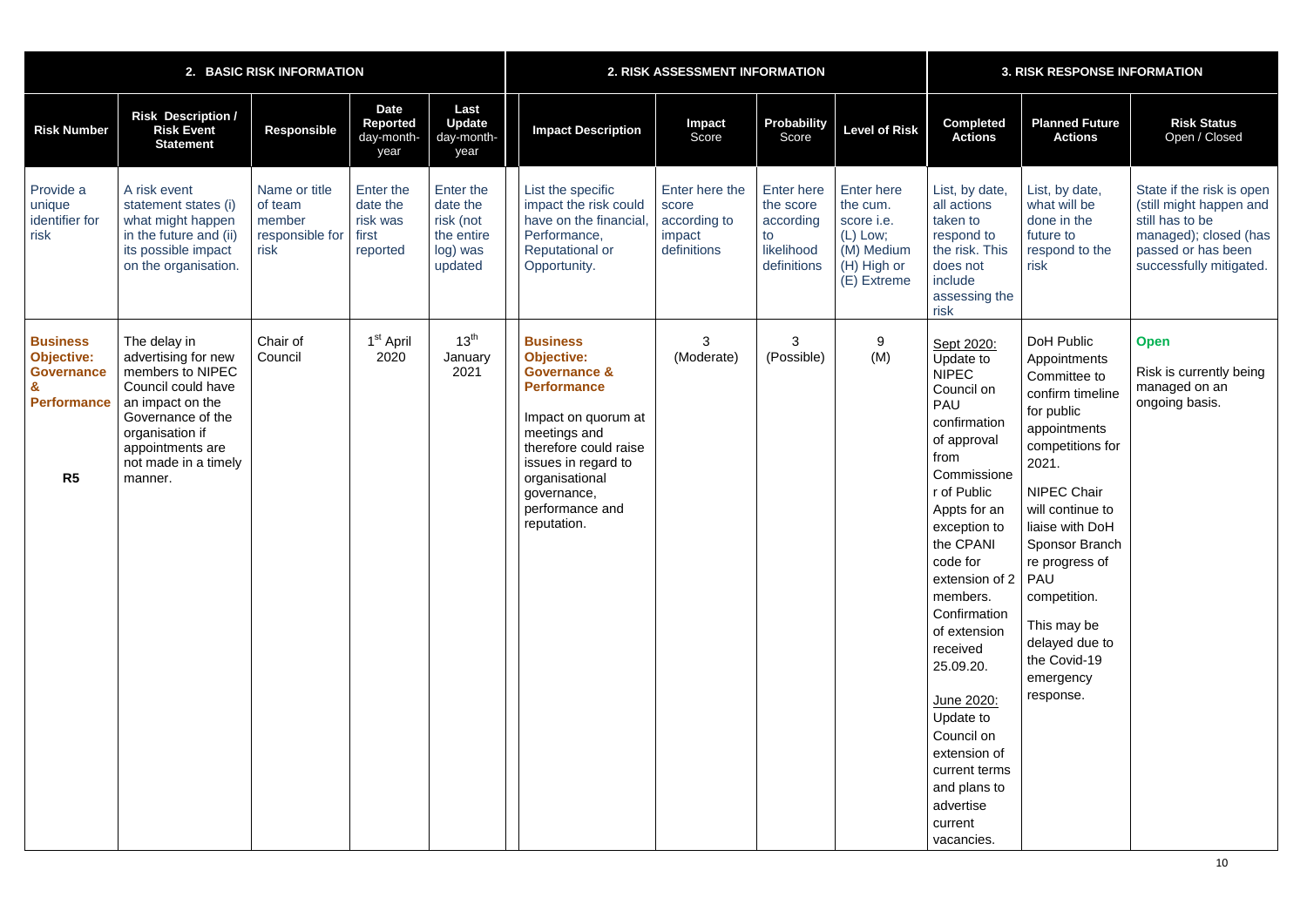|  |  |  |  | Confirmation   |  |  |
|--|--|--|--|----------------|--|--|
|  |  |  |  | from DoH       |  |  |
|  |  |  |  | PAU that       |  |  |
|  |  |  |  | Chair's and    |  |  |
|  |  |  |  | non-executive  |  |  |
|  |  |  |  | members'       |  |  |
|  |  |  |  | terms          |  |  |
|  |  |  |  | extended for   |  |  |
|  |  |  |  | a further 12   |  |  |
|  |  |  |  | months.        |  |  |
|  |  |  |  |                |  |  |
|  |  |  |  | May 2020:      |  |  |
|  |  |  |  | DoH sponsor    |  |  |
|  |  |  |  | branch         |  |  |
|  |  |  |  | advised that   |  |  |
|  |  |  |  | the terms of 7 |  |  |
|  |  |  |  | Council        |  |  |
|  |  |  |  | members inc.   |  |  |
|  |  |  |  | Chair to be    |  |  |
|  |  |  |  | extended for   |  |  |
|  |  |  |  | a further year |  |  |
|  |  |  |  | subject to     |  |  |
|  |  |  |  | Ministerial    |  |  |
|  |  |  |  | approval &     |  |  |
|  |  |  |  | Commissione    |  |  |
|  |  |  |  | r of Public    |  |  |
|  |  |  |  | Appointments   |  |  |
|  |  |  |  |                |  |  |
|  |  |  |  | April 2020:    |  |  |
|  |  |  |  | CX wrote to    |  |  |
|  |  |  |  | DoH sponsor    |  |  |
|  |  |  |  | branch         |  |  |
|  |  |  |  |                |  |  |
|  |  |  |  | requesting a   |  |  |
|  |  |  |  | progress       |  |  |
|  |  |  |  | update.        |  |  |
|  |  |  |  |                |  |  |
|  |  |  |  | $\cdot$        |  |  |
|  |  |  |  |                |  |  |
|  |  |  |  |                |  |  |
|  |  |  |  |                |  |  |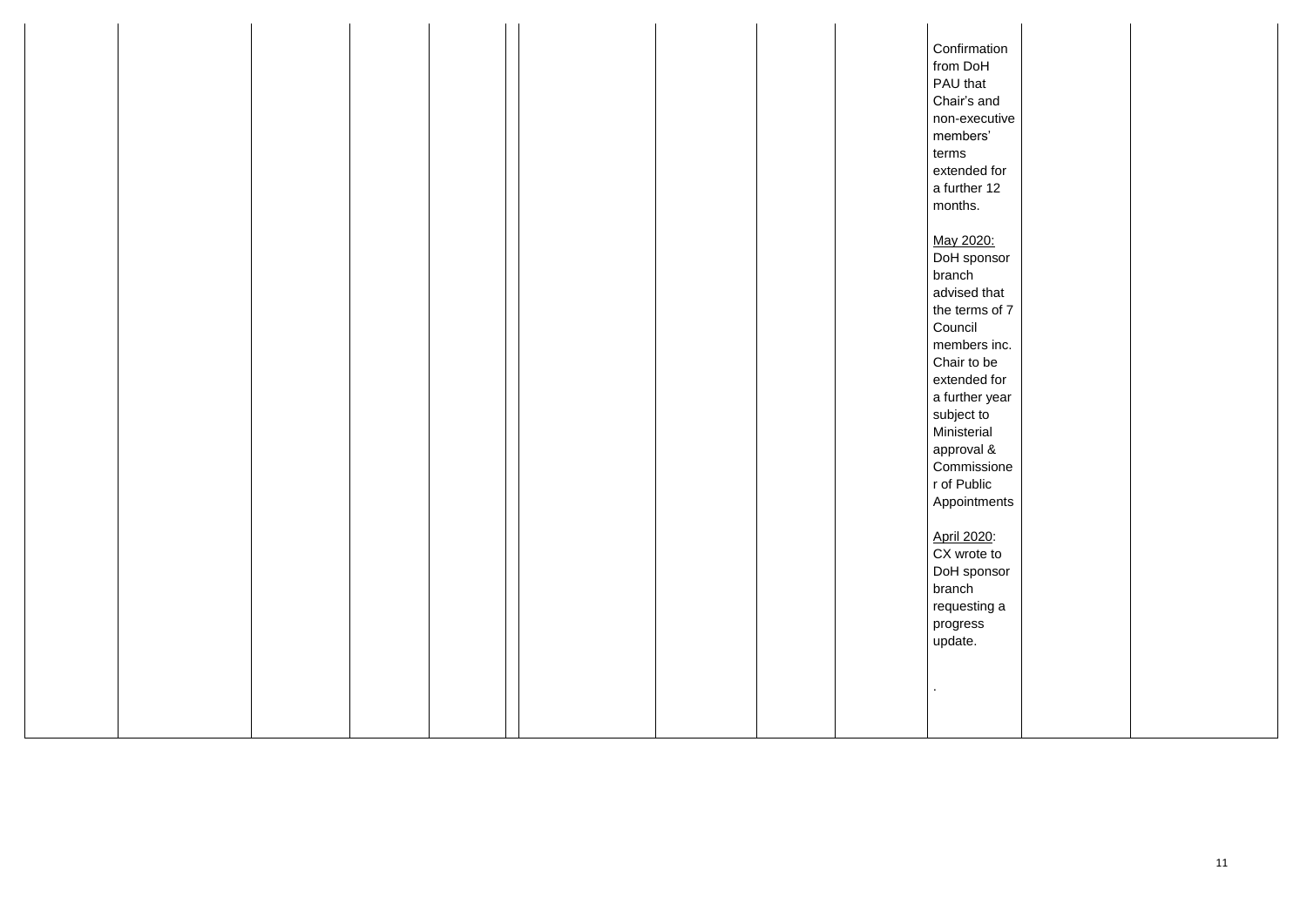|                                                                                                   |                                                                                                                                           |                                                               | 1. BASIC RISK INFORMATION                              |                                                                         |                                                                                                                                                                                         | 2. RISK ASSESSMENT INFORMATION                                   |                                                                                |                                                                                                       |                                                                                                                                                                                                                                                                                                                                                                                                                                              | <b>3. RISK RESPONSE INFORMATION</b>                                                                                                                 |                                                                                                                                                   |  |  |
|---------------------------------------------------------------------------------------------------|-------------------------------------------------------------------------------------------------------------------------------------------|---------------------------------------------------------------|--------------------------------------------------------|-------------------------------------------------------------------------|-----------------------------------------------------------------------------------------------------------------------------------------------------------------------------------------|------------------------------------------------------------------|--------------------------------------------------------------------------------|-------------------------------------------------------------------------------------------------------|----------------------------------------------------------------------------------------------------------------------------------------------------------------------------------------------------------------------------------------------------------------------------------------------------------------------------------------------------------------------------------------------------------------------------------------------|-----------------------------------------------------------------------------------------------------------------------------------------------------|---------------------------------------------------------------------------------------------------------------------------------------------------|--|--|
| <b>Risk Number</b>                                                                                | <b>Risk Description /</b><br><b>Risk Event</b><br><b>Statement</b>                                                                        | <b>Responsible</b>                                            | <b>Date</b><br>Reported<br>day-<br>month-<br>year      | <b>Last Update</b><br>day-month-<br>year                                | <b>Impact Description</b>                                                                                                                                                               | <b>Impact</b><br>Score                                           | <b>Probability</b><br>Score                                                    | <b>Level of Risk</b>                                                                                  | <b>Completed</b><br><b>Actions</b>                                                                                                                                                                                                                                                                                                                                                                                                           | <b>Planned Future</b><br><b>Actions</b>                                                                                                             | <b>Risk Status</b><br>Open / Closed                                                                                                               |  |  |
| Provide a<br>unique<br>identifier for<br>risk                                                     | A risk event<br>statement states (i)<br>what might happen<br>in the future and (ii)<br>its possible impact<br>on the organisation.        | Name or title<br>of team<br>member<br>responsible for<br>risk | Enter the<br>date the<br>risk was<br>first<br>reported | Enter the<br>date the risk<br>(not the<br>entire log)<br>was<br>updated | List the specific<br>impact the risk could<br>have on the financial,<br>Performance,<br><b>Reputational or</b><br>Opportunity.                                                          | Enter here the<br>score<br>according to<br>impact<br>definitions | <b>Enter here</b><br>the score<br>according<br>to<br>likelihood<br>definitions | <b>Enter here</b><br>the cum.<br>score i.e.<br>$(L)$ Low;<br>(M) Medium<br>(H) High or<br>(E) Extreme | List, by date,<br>all actions<br>taken to<br>respond to<br>the risk. This<br>does not<br>include<br>assessing the<br>risk                                                                                                                                                                                                                                                                                                                    | List, by date,<br>what will be<br>done in the<br>future to<br>respond to the<br>risk                                                                | State if the risk is open<br>(still might happen and<br>still has to be<br>managed); closed (has<br>passed or has been<br>successfully mitigated. |  |  |
| <b>Business</b><br><b>Objective:</b><br><b>Governance</b><br><b>Performance</b><br>R <sub>6</sub> | <b>Staff Absence rate</b><br>to be below the<br>year-end target of<br>$3.5\%$ (which is a<br>0.2% reduction from<br>the $2019-20$ target) | Senior<br>Management<br>Team                                  | 1 <sup>st</sup> April<br>2020                          | 6 <sup>th</sup><br>November<br>2020                                     | <b>Business</b><br><b>Objective:</b><br><b>Governance &amp;</b><br><b>Performance</b><br>Performance could<br>be affected if the rate<br>was high due to<br>NIPEC being a small<br>ALB. | $\overline{2}$<br>(Minor)                                        | $\overline{2}$<br>(Unlikely)                                                   | 4<br>(L)                                                                                              | Sept 2020:<br>August 2020<br>absence 0%,<br>cumulative<br>0.27% year to<br>date.<br><b>August 2020:</b><br><b>July 2020</b><br>absence 0%,<br>cumulative<br>0.32% year to<br>date.<br>July 2020:<br><b>June 2020</b><br>absence 0%,<br>cumulative<br>0.43% year to<br>date.<br>June 2020:<br>Cumulative<br>absence to<br>May 2020<br>reported to<br>Council as<br>$0.64%$ .<br>May 2020:<br>April absence<br>figure<br>reported as<br>$0%$ . | Monitored on a<br>monthly basis<br>by the Business<br>Team and<br>reported to<br>quarterly Audit<br>& Risk<br>committee and<br>Council<br>meetings. | <b>Closed</b><br><b>Successfully</b><br>mitigated. Ongoing<br>monitoring via KPI<br>reporting.                                                    |  |  |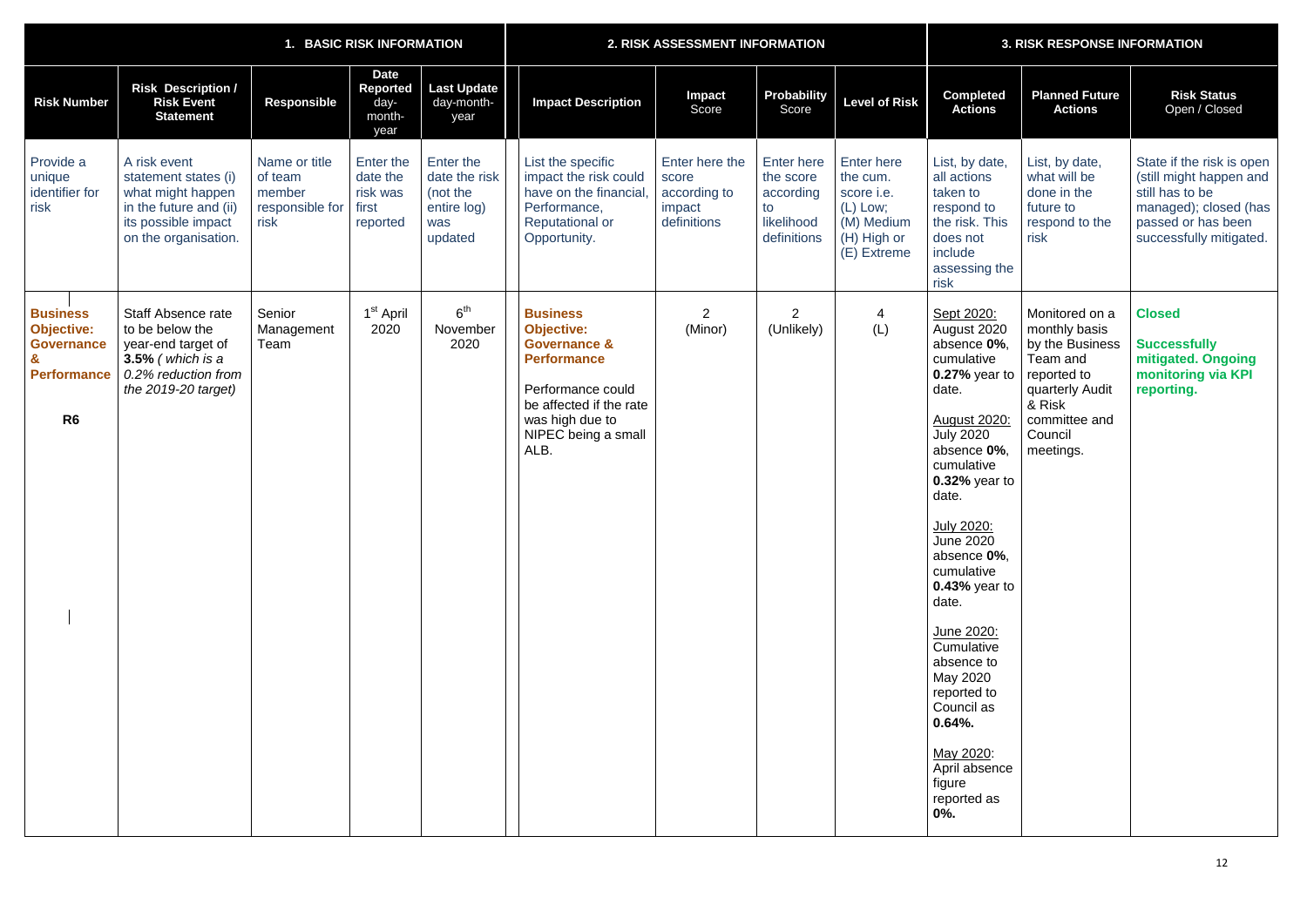| <b>BASIC RISK INFORMATION</b>                                                         |                                                                                                                                    |                                                               |                                                        |                                                                         | <b>2. RISK ASSESSMENT INFORMATION</b>                                                                                                                                                                                                         |                                                                  |                                                                                |                                                                                                | <b>3. RISK RESPONSE INFORMATION</b>                                                                                                                                                                                                                                                                                                                                                                                                             |                                                                                                                                                               |                                                                                                                                                   |  |
|---------------------------------------------------------------------------------------|------------------------------------------------------------------------------------------------------------------------------------|---------------------------------------------------------------|--------------------------------------------------------|-------------------------------------------------------------------------|-----------------------------------------------------------------------------------------------------------------------------------------------------------------------------------------------------------------------------------------------|------------------------------------------------------------------|--------------------------------------------------------------------------------|------------------------------------------------------------------------------------------------|-------------------------------------------------------------------------------------------------------------------------------------------------------------------------------------------------------------------------------------------------------------------------------------------------------------------------------------------------------------------------------------------------------------------------------------------------|---------------------------------------------------------------------------------------------------------------------------------------------------------------|---------------------------------------------------------------------------------------------------------------------------------------------------|--|
| <b>Risk Number</b>                                                                    | <b>Risk Description /</b><br><b>Risk Event</b><br><b>Statement</b>                                                                 | <b>Responsible</b>                                            | <b>Date</b><br>Reported<br>day-<br>month-<br>year      | <b>Last Update</b><br>day-month-<br>year                                | <b>Impact Description</b>                                                                                                                                                                                                                     | <b>Impact</b><br>Score                                           | <b>Probability</b><br>Score                                                    | <b>Level of Risk</b>                                                                           | <b>Completed</b><br><b>Actions</b>                                                                                                                                                                                                                                                                                                                                                                                                              | <b>Planned Future</b><br><b>Actions</b>                                                                                                                       | <b>Risk Status</b><br>Open / Closed                                                                                                               |  |
| Provide a<br>unique<br>identifier for<br>risk                                         | A risk event<br>statement states (i)<br>what might happen<br>in the future and (ii)<br>its possible impact<br>on the organisation. | Name or title<br>of team<br>member<br>responsible for<br>risk | Enter the<br>date the<br>risk was<br>first<br>reported | Enter the<br>date the risk<br>(not the<br>entire log)<br>was<br>updated | List the specific<br>impact the risk could<br>have on the financial<br>Performance,<br><b>Reputational or</b><br>Opportunity.                                                                                                                 | Enter here the<br>score<br>according to<br>impact<br>definitions | <b>Enter here</b><br>the score<br>according<br>to<br>likelihood<br>definitions | Enter here the<br>cum. score<br>i.e.<br>$(L)$ Low;<br>(M) Medium<br>(H) High or<br>(E) Extreme | List, by date,<br>all actions<br>taken to<br>respond to the<br>risk. This<br>does not<br>include<br>assessing the<br>risk                                                                                                                                                                                                                                                                                                                       | List, by date,<br>what will be<br>done in the<br>future to<br>respond to the<br>risk                                                                          | State if the risk is open<br>(still might happen and<br>still has to be<br>managed); closed (has<br>passed or has been<br>successfully mitigated. |  |
| <b>Business</b><br><b>Objective:</b><br><b>Governance</b><br><b>Performance</b><br>R7 | To achieve the<br>prompt payment<br>target for invoices<br>of:<br>• 95% for 30 days<br>$\bullet$ 70 % for 10 days                  | <b>HCS with BSO</b><br>Shared<br>Services -<br>Payments       | 1 <sup>st</sup> April<br>2020                          | 6th<br>November<br>2020                                                 | <b>Business</b><br><b>Objective:</b><br><b>Governance &amp;</b><br><b>Performance</b><br>Failure to meet the<br>targets may cause<br>reputational damage<br>to NIPEC as Public<br>bodies are required<br>to meet the Public<br>sector target. | 3<br>(Moderate)                                                  | $\overline{2}$<br>(Unlikely)                                                   | 6<br>(M)                                                                                       | November<br>2020:<br>Cumulative<br>figure to 31 <sup>st</sup><br>October 2020<br>is 99.5% for<br>30 day<br>payments and<br>96% for 10<br>day<br>payments.<br>Sept 2020:<br>Cumulative<br>figure to 31st<br>August 2020<br>is 99% for 30<br>day payments<br>and 98% for<br>10 day<br>payments.<br><b>August 2020:</b><br>Cumulative<br>figure to 31st<br><b>July 2020 is</b><br>99% for 30<br>day payments<br>and 97% for<br>10 day<br>payments. | Monitored on<br>an ongoing<br>monthly basis<br>by the<br><b>Business</b><br>Team and<br>reported<br>quarterly to<br>Audit & Risk<br>committee and<br>Council. | <b>Closed</b><br><b>Successfully</b><br>mitigated. Ongoing<br>monitoring via KPI<br>reporting.                                                    |  |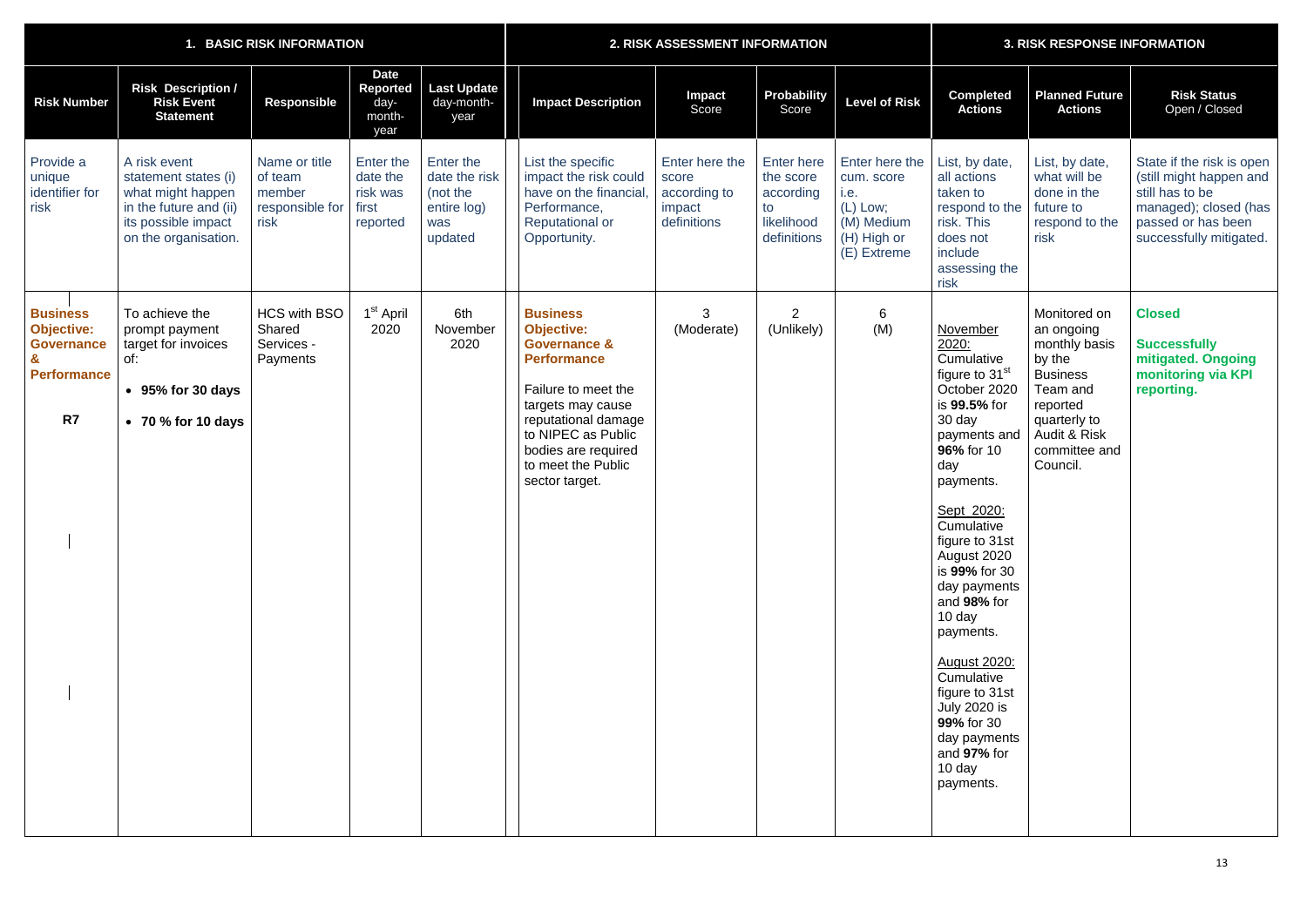| <b>1. BASIC RISK INFORMATION</b>                                                                 |                                                                                                                                    |                                                               |                                                          |                                                                         | 2. RISK ASSESSMENT INFORMATION                                                                                                                                                                                                                                                                                                                                                                                                                                                                                                                                                                                                                          |                                                                  |                                                                                |                                                                                                | <b>3. RISK RESPONSE INFORMATION</b>                                                                                                                                                                                                                                                                                                                                                                                                                                                                                          |                                                                                                                                                                                                                                                                                                                                                                                                                                                                        |                                                                                                                                                   |  |
|--------------------------------------------------------------------------------------------------|------------------------------------------------------------------------------------------------------------------------------------|---------------------------------------------------------------|----------------------------------------------------------|-------------------------------------------------------------------------|---------------------------------------------------------------------------------------------------------------------------------------------------------------------------------------------------------------------------------------------------------------------------------------------------------------------------------------------------------------------------------------------------------------------------------------------------------------------------------------------------------------------------------------------------------------------------------------------------------------------------------------------------------|------------------------------------------------------------------|--------------------------------------------------------------------------------|------------------------------------------------------------------------------------------------|------------------------------------------------------------------------------------------------------------------------------------------------------------------------------------------------------------------------------------------------------------------------------------------------------------------------------------------------------------------------------------------------------------------------------------------------------------------------------------------------------------------------------|------------------------------------------------------------------------------------------------------------------------------------------------------------------------------------------------------------------------------------------------------------------------------------------------------------------------------------------------------------------------------------------------------------------------------------------------------------------------|---------------------------------------------------------------------------------------------------------------------------------------------------|--|
| <b>Risk Number</b>                                                                               | <b>Risk Description /</b><br><b>Risk Event</b><br><b>Statement</b>                                                                 | <b>Responsible</b>                                            | <b>Date</b><br><b>Reported</b><br>day-<br>month-<br>year | Last Update<br>day-month-<br>year                                       | <b>Impact Description</b>                                                                                                                                                                                                                                                                                                                                                                                                                                                                                                                                                                                                                               | Impact<br>Score                                                  | <b>Probability</b><br>Score                                                    | <b>Level of Risk</b>                                                                           | <b>Completed</b><br><b>Actions</b>                                                                                                                                                                                                                                                                                                                                                                                                                                                                                           | <b>Planned Future</b><br><b>Actions</b>                                                                                                                                                                                                                                                                                                                                                                                                                                | <b>Risk Status</b><br>Open / Closed                                                                                                               |  |
| Provide a<br>unique<br>identifier for<br>risk                                                    | A risk event<br>statement states (i)<br>what might happen<br>in the future and (ii)<br>its possible impact<br>on the organisation. | Name or title<br>of team<br>member<br>responsible for<br>risk | Enter the<br>date the<br>risk was<br>first<br>reported   | Enter the<br>date the risk<br>(not the<br>entire log)<br>was<br>updated | List the specific<br>impact the risk could<br>have on the financial,<br>Performance,<br><b>Reputational or</b><br>Opportunity.                                                                                                                                                                                                                                                                                                                                                                                                                                                                                                                          | Enter here the<br>score<br>according to<br>impact<br>definitions | <b>Enter here</b><br>the score<br>according<br>to<br>likelihood<br>definitions | Enter here the<br>cum. score<br>i.e.<br>$(L)$ Low;<br>(M) Medium<br>(H) High or<br>(E) Extreme | List, by date,<br>all actions<br>taken to<br>respond to the<br>risk. This<br>does not<br>include<br>assessing the<br>risk                                                                                                                                                                                                                                                                                                                                                                                                    | List, by date,<br>what will be<br>done in the<br>future to<br>respond to the<br>risk                                                                                                                                                                                                                                                                                                                                                                                   | State if the risk is open<br>(still might happen and<br>still has to be<br>managed); closed (has<br>passed or has been<br>successfully mitigated. |  |
| <b>Business</b><br><b>Objective</b><br><b>Governance</b><br><b>Performance</b><br>R <sub>8</sub> | NIPEC fails to<br>achieve the required<br>financial funding to<br>cover the remaining<br>implementation of<br>the FNFM project.    | CE and HCS                                                    | 27 April<br>2020                                         | 6th<br>November<br>2020                                                 | <b>Business Objective</b><br><b>Governance &amp;</b><br><b>Performance - 5D</b><br>NIPEC would not<br>have the resources<br>in its Core budget to<br>support DoH to<br>implement the new<br>NMC education<br>standards.<br>If NIPEC continued<br>the FNFM project<br>without additional<br>funding the<br>organisation would<br>likely breach the<br>financial target of<br>containing net<br>expenditure within<br>the DoH target of<br>0.25% or £20k.<br>This would impact on<br>NIPEC's ability to<br>show good public<br>governance and<br>would be recorded in<br>the external Auditor's<br>annual report which<br>goes to the NI Audit<br>office. | (Major)                                                          | 3<br>(Likely)                                                                  | 12<br>(H)                                                                                      | <b>August 2020:</b><br><b>Bid for funds</b><br>to continue<br>the core<br>project<br>support to 31 <sup>st</sup><br>March 2021<br>submitted via<br>Sponsor<br>Branch.<br>July 2020:<br><b>Allocation 02</b><br>2020-21<br>received<br>confirming<br>funding for the<br>project to 30 <sup>th</sup><br>Sept 2020.<br>June 2020:<br>Update to<br><b>NIPEC</b><br>Council<br>meeting on<br>current<br>position.<br>June 2020:<br>Correspondenc<br>e from CE to<br>DoH Sponsor<br><b>Branch</b><br>requesting<br>confirmation of | October 2020:<br>NIPEC to<br>submit IPT<br>addendum to<br>DoH to support<br>bid for funding<br>to 31 March<br>2021.<br>Monitored by<br>the CE &<br><b>Senior Team</b><br>and Chair<br>apprised of the<br>situation.<br>This will be<br>followed up<br>with Sponsor<br>Branch to<br>ascertain the<br>funding<br>position from<br>30 September<br>2020,<br>If necessary<br>steps will be<br>taken to stand<br>down the<br>project to<br>ensure there is<br>no overspend. | <b>Closed</b><br><b>Successfully</b><br>mitigated.<br><b>Funding confirmed</b><br>to 31 March 2021.                                               |  |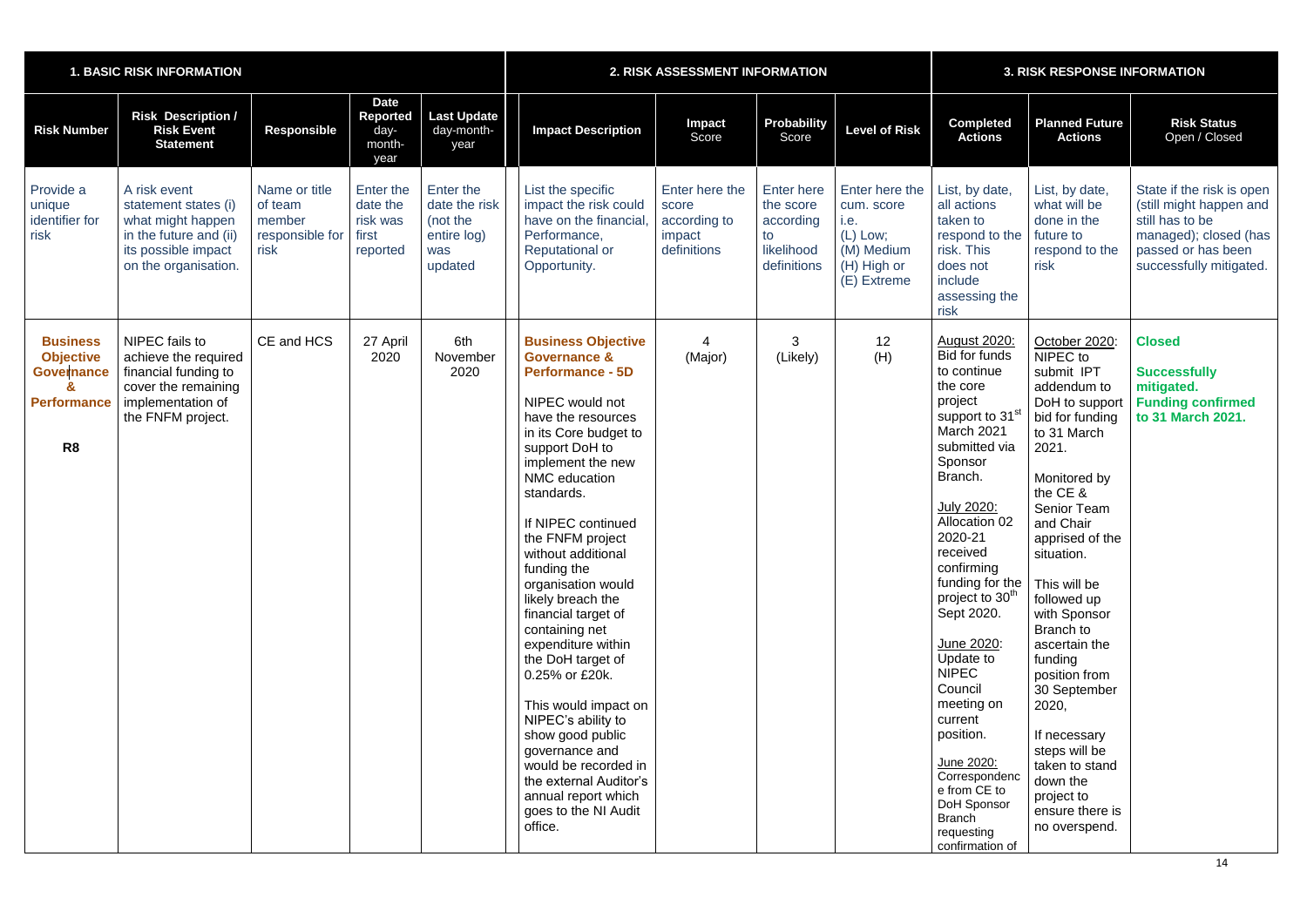|  |  | $\begin{array}{ l }\n\text{funding beyond} \\ 30^{\text{th}}\text{ June 2020.} \\ \end{array}$<br><b>April/May 2020:</b><br>Regular<br>correspondenc<br>e from CE to<br>Sponsor<br>Branch<br>requesting<br>allocation of<br>funding to<br>stabilise the<br>project. | $\sim$ |
|--|--|---------------------------------------------------------------------------------------------------------------------------------------------------------------------------------------------------------------------------------------------------------------------|--------|
|  |  | DOH provided<br>extension to<br>funding on a<br>monthly basis<br>since 31 March<br>20 up to 30<br>June 2020.                                                                                                                                                        |        |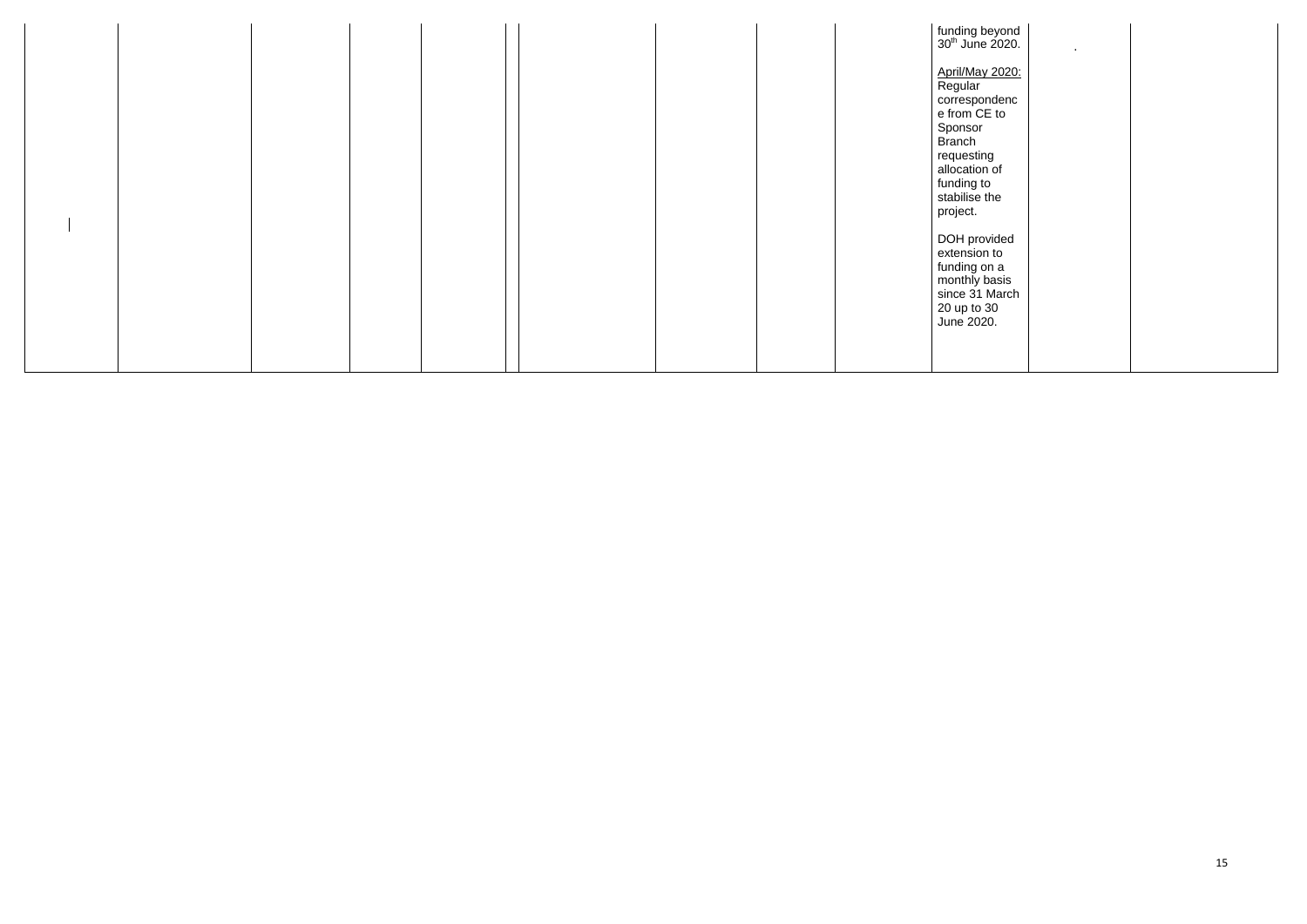| <b>1. BASIC RISK INFORMATION</b>                                                                                 |                                                                                                                                                                                                                                                                                                                                                                                                                                                                                                                                                          |                                                               |                                                          |                                                                         | 2. RISK ASSESSMENT INFORMATION                                                                                                                                                                                                                                                                                                                                                                                                                                                                                                                                   |                                                                  |                                                                                |                                                                                              | <b>3. RISK RESPONSE INFORMATION</b>                                                                                                                                                                                                                                                                                                                                                                                                                                    |                                                                                                                                                                                                                                                                                                                                                                                                                                                                |                                                                                                                                                   |  |
|------------------------------------------------------------------------------------------------------------------|----------------------------------------------------------------------------------------------------------------------------------------------------------------------------------------------------------------------------------------------------------------------------------------------------------------------------------------------------------------------------------------------------------------------------------------------------------------------------------------------------------------------------------------------------------|---------------------------------------------------------------|----------------------------------------------------------|-------------------------------------------------------------------------|------------------------------------------------------------------------------------------------------------------------------------------------------------------------------------------------------------------------------------------------------------------------------------------------------------------------------------------------------------------------------------------------------------------------------------------------------------------------------------------------------------------------------------------------------------------|------------------------------------------------------------------|--------------------------------------------------------------------------------|----------------------------------------------------------------------------------------------|------------------------------------------------------------------------------------------------------------------------------------------------------------------------------------------------------------------------------------------------------------------------------------------------------------------------------------------------------------------------------------------------------------------------------------------------------------------------|----------------------------------------------------------------------------------------------------------------------------------------------------------------------------------------------------------------------------------------------------------------------------------------------------------------------------------------------------------------------------------------------------------------------------------------------------------------|---------------------------------------------------------------------------------------------------------------------------------------------------|--|
| <b>Risk Number</b>                                                                                               | <b>Risk Description /</b><br><b>Risk Event</b><br><b>Statement</b>                                                                                                                                                                                                                                                                                                                                                                                                                                                                                       | <b>Responsible</b>                                            | <b>Date</b><br><b>Reported</b><br>day-<br>month-<br>year | <b>Last Update</b><br>day-month-<br>year                                | <b>Impact Description</b>                                                                                                                                                                                                                                                                                                                                                                                                                                                                                                                                        | <b>Impact</b><br>Score                                           | <b>Probability</b><br>Score                                                    | <b>Level of Risk</b>                                                                         | <b>Completed</b><br><b>Actions</b>                                                                                                                                                                                                                                                                                                                                                                                                                                     | <b>Planned Future</b><br><b>Actions</b>                                                                                                                                                                                                                                                                                                                                                                                                                        | <b>Risk Status</b><br>Open / Closed                                                                                                               |  |
| Provide a<br>unique<br>identifier for<br>risk                                                                    | A risk event<br>statement states (i)<br>what might happen<br>in the future and (ii)<br>its possible impact<br>on the organisation.                                                                                                                                                                                                                                                                                                                                                                                                                       | Name or title<br>of team<br>member<br>responsible for<br>risk | Enter the<br>date the<br>risk was<br>first<br>reported   | Enter the<br>date the risk<br>(not the<br>entire log)<br>was<br>updated | List the specific<br>impact the risk could<br>have on the financial<br>Performance,<br>Reputational or<br>Opportunity.                                                                                                                                                                                                                                                                                                                                                                                                                                           | Enter here the<br>score<br>according to<br>impact<br>definitions | <b>Enter here</b><br>the score<br>according<br>to<br>likelihood<br>definitions | Enter here the<br>cum. score<br>i.e.<br>(L) Low;<br>(M) Medium<br>(H) High or<br>(E) Extreme | List, by date,<br>all actions<br>taken to<br>respond to the<br>risk. This<br>does not<br>include<br>assessing the<br>risk                                                                                                                                                                                                                                                                                                                                              | List, by date,<br>what will be<br>done in the<br>future to<br>respond to the<br>risk                                                                                                                                                                                                                                                                                                                                                                           | State if the risk is open<br>(still might happen and<br>still has to be<br>managed); closed (has<br>passed or has been<br>successfully mitigated. |  |
| <b>Business</b><br><b>Objective</b><br><b>Governance</b><br>$\mathbf{a}$<br><b>Performance</b><br>R <sub>9</sub> | NIPEC fails to meet<br>the legislative<br>requirements of<br><b>Public Sector</b><br><b>Bodies (Websites</b><br>and Mobile<br><b>Applications) (No.</b><br>2) Accessibility<br><b>Regulations 2018.</b><br>This could result in<br>the organisation<br>being in breach of<br>these regulations<br>and subject to<br>investigation by<br><b>Government Digital</b><br>Service (GDS).<br>Could also result in<br>the organisation<br>being in breach of<br>the Disability<br><b>Discrimination Act</b><br>1995 and subject to<br>investigation by<br>ECNI. | <b>CE</b> and Senior<br>Management<br>Team                    | 29 <sup>th</sup> July<br>2020                            | 13 <sup>th</sup><br>January<br>2021                                     | <b>Business Objective</b><br><b>Governance &amp;</b><br><b>Performance - 5D</b><br>NIPEC would not<br>meet its legislative<br>obligations within the<br>Accessibility<br>Regulations and<br><b>Disability</b><br><b>Discrimination Act.</b><br>This could impact on<br>NIPEC's ability to<br>show good public<br>governance.<br>This could also lead<br>to possible<br>investigation and<br>legal action by ECNI.<br>The resource<br>required to carry out<br>an audit and<br>undertake remedial<br>action as a result of<br>findings is currently<br>not known. | 3<br>(Moderate)                                                  | 5<br>(Almost<br>Certain)                                                       | 15<br>(H)                                                                                    | October 2021<br>Aurion to<br>complete<br>remedial<br>works from<br>initial audit of<br>2 sites w/c $5th$<br>October and<br>report<br>outcome to<br>NIPEC.<br>Sept 2020:<br>CE & HoCS<br>report to<br><b>NIPEC</b><br>Council on<br>current<br>position.<br><b>BSO ITS</b><br>business case<br>to DoH to<br>permit spend<br>on audits of<br>the ALB sites.<br>HoCS and<br>SPO met with<br>Aurion to<br>discuss<br>outcome of<br>audits of 2<br>sites. Agreed   Ongoing: | January 2021:<br>Aurion to<br>forward written<br>report to<br>NIPEC on<br>remedial works<br>and advise of<br>current<br>compliance<br>levels.<br>Continue to<br>liaise with BSO<br>ITS re<br>progress on<br>the audit of the<br><b>Word Press</b><br>themed<br>template.<br>Indicative date<br>for completion<br>of audit<br>February 2021.<br>$January -$<br>March 2021:<br>Transfer of<br>NIPEC website<br>to the most<br>recent Word<br>Press<br>framework. | <b>Open</b><br>Risk is currently being<br>managed on an<br>ongoing basis.                                                                         |  |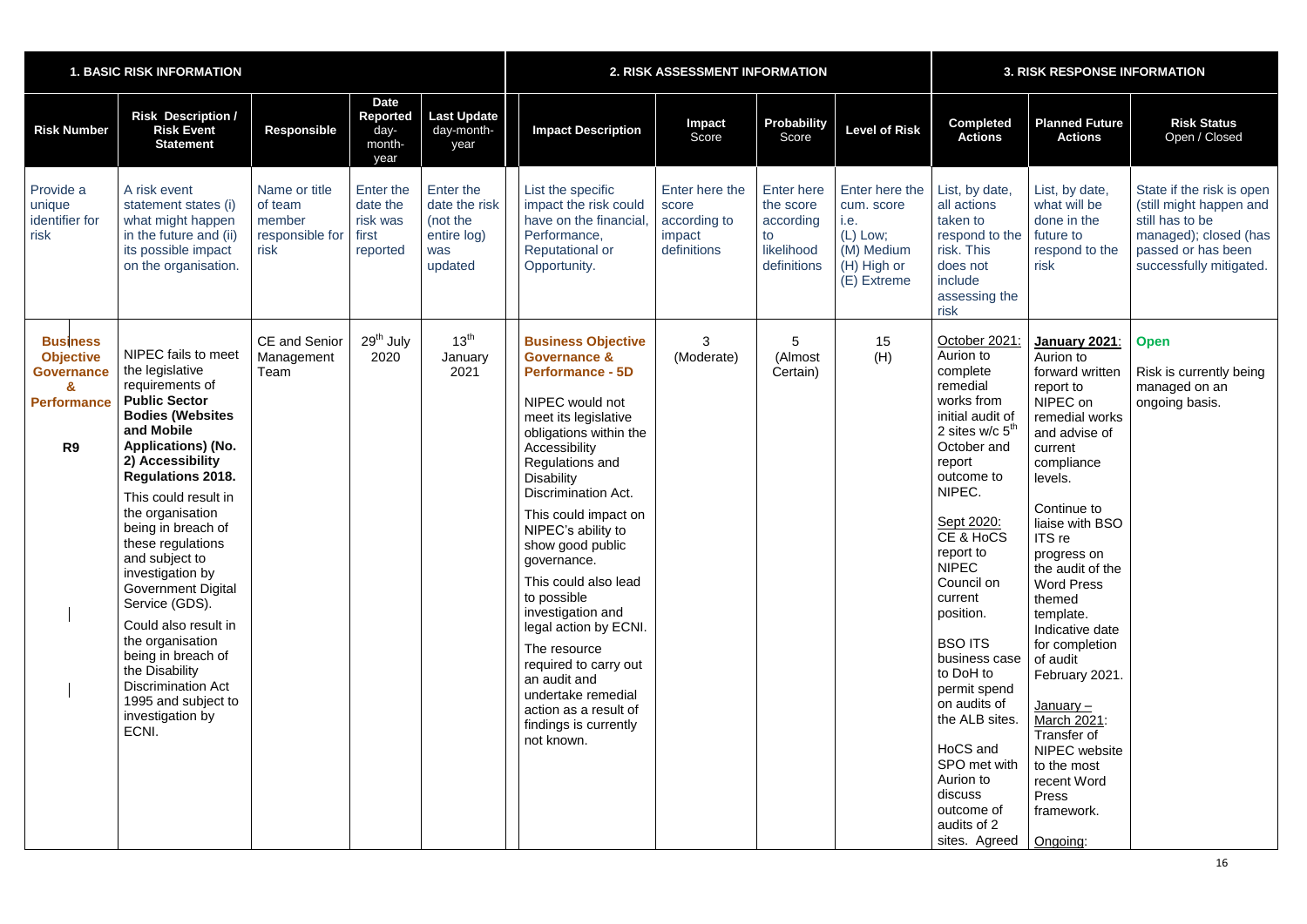|  |  |  | for initial                          | Progress   |  |
|--|--|--|--------------------------------------|------------|--|
|  |  |  | remedial                             | updates to |  |
|  |  |  | works to                             | Sponsor    |  |
|  |  |  |                                      |            |  |
|  |  |  | commence.                            | Branch &   |  |
|  |  |  |                                      | Council.   |  |
|  |  |  | On advice                            |            |  |
|  |  |  | from Equality                        |            |  |
|  |  |  |                                      |            |  |
|  |  |  | Unit, NIPEC                          |            |  |
|  |  |  | placed banner                        |            |  |
|  |  |  | on all 3 sites                       |            |  |
|  |  |  | offering                             |            |  |
|  |  |  |                                      |            |  |
|  |  |  | content                              |            |  |
|  |  |  | availability in                      |            |  |
|  |  |  | alternative                          |            |  |
|  |  |  | formats.                             |            |  |
|  |  |  |                                      |            |  |
|  |  |  |                                      |            |  |
|  |  |  | Accessibility                        |            |  |
|  |  |  | statement                            |            |  |
|  |  |  | uploaded to                          |            |  |
|  |  |  | <b>NIPEC</b>                         |            |  |
|  |  |  |                                      |            |  |
|  |  |  | websites by<br>22 <sup>nd</sup> Sept |            |  |
|  |  |  |                                      |            |  |
|  |  |  | 2020.                                |            |  |
|  |  |  |                                      |            |  |
|  |  |  |                                      |            |  |
|  |  |  |                                      |            |  |
|  |  |  | August 2020:<br>CE and               |            |  |
|  |  |  | <b>HOCS</b> met                      |            |  |
|  |  |  | with BSO CE                          |            |  |
|  |  |  |                                      |            |  |
|  |  |  | to discuss                           |            |  |
|  |  |  | way forward                          |            |  |
|  |  |  | for main                             |            |  |
|  |  |  | website.                             |            |  |
|  |  |  |                                      |            |  |
|  |  |  | <b>BSO CE to</b>                     |            |  |
|  |  |  | discuss issue                        |            |  |
|  |  |  | with ITS Head                        |            |  |
|  |  |  | and Head of                          |            |  |
|  |  |  |                                      |            |  |
|  |  |  | Infrastructure                       |            |  |
|  |  |  | and propose a                        |            |  |
|  |  |  | way forward.                         |            |  |
|  |  |  |                                      |            |  |
|  |  |  | HoCS & CSM                           |            |  |
|  |  |  | met with BSO                         |            |  |
|  |  |  | <b>Equality Unit</b>                 |            |  |
|  |  |  |                                      |            |  |
|  |  |  | to identify                          |            |  |
|  |  |  | implications                         |            |  |
|  |  |  | and interim                          |            |  |
|  |  |  | mitigations.                         |            |  |
|  |  |  |                                      |            |  |
|  |  |  | Aurion                               |            |  |
|  |  |  | conducted                            |            |  |
|  |  |  | audit of two                         |            |  |
|  |  |  |                                      |            |  |
|  |  |  | websites and                         |            |  |
|  |  |  | provided                             |            |  |
|  |  |  | NIPEC with                           |            |  |
|  |  |  | initial report                       |            |  |
|  |  |  |                                      |            |  |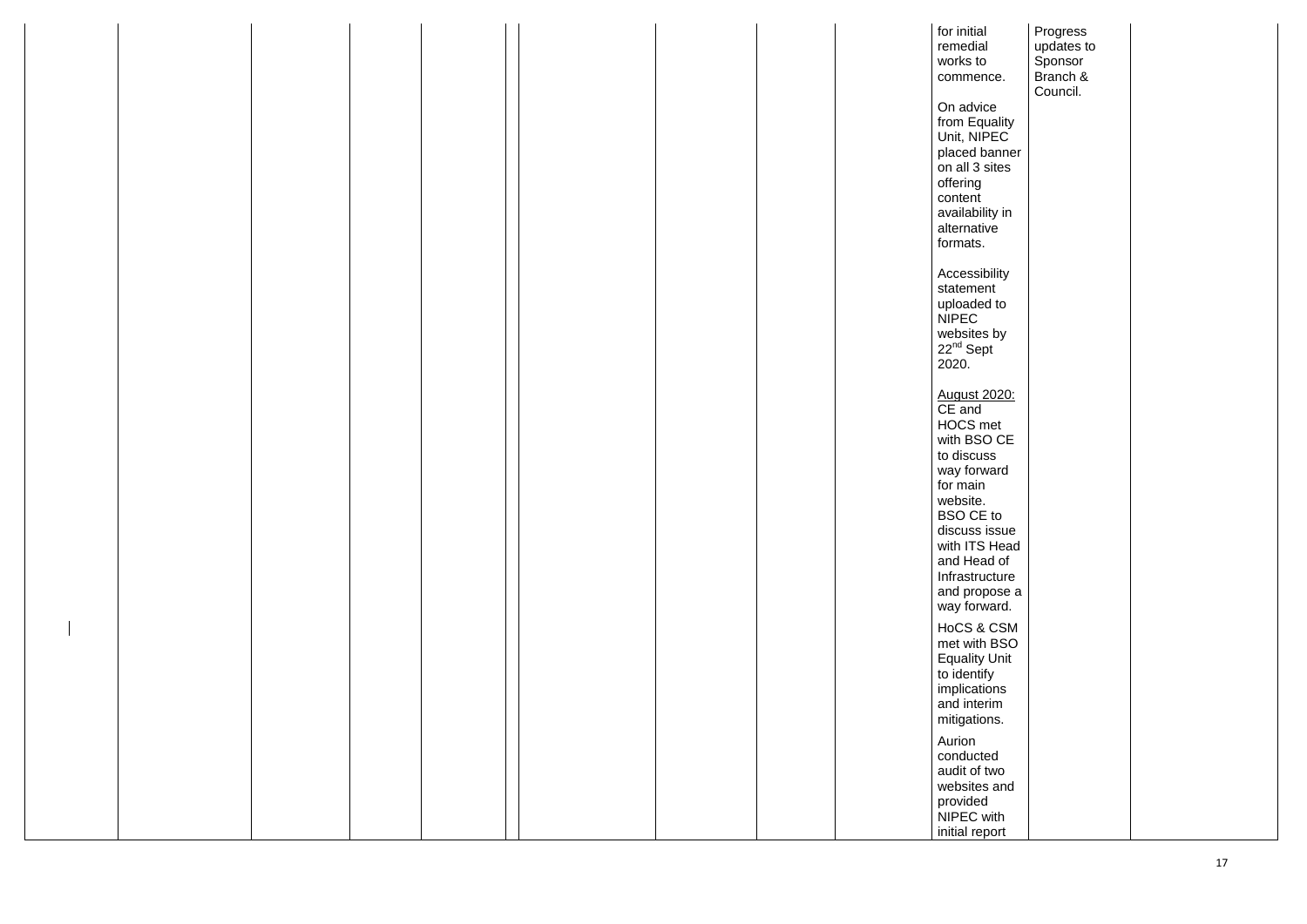|  |  |  |  | on outcomes.                   |  |
|--|--|--|--|--------------------------------|--|
|  |  |  |  | July 2020:                     |  |
|  |  |  |  | Request from                   |  |
|  |  |  |  | DoH seeking                    |  |
|  |  |  |  | update by                      |  |
|  |  |  |  | $5/8/20$ on                    |  |
|  |  |  |  | action taken                   |  |
|  |  |  |  | to meet the                    |  |
|  |  |  |  | legislation<br>(original email |  |
|  |  |  |  | sent on                        |  |
|  |  |  |  | 20/2/20 to                     |  |
|  |  |  |  | dormant email                  |  |
|  |  |  |  | account and                    |  |
|  |  |  |  | therefore                      |  |
|  |  |  |  | <b>NIPEC</b>                   |  |
|  |  |  |  | unaware.                       |  |
|  |  |  |  | Corporate IT                   |  |
|  |  |  |  | & Information<br>Officer       |  |
|  |  |  |  | advised the                    |  |
|  |  |  |  | Lead SPO for                   |  |
|  |  |  |  | NIPEC's                        |  |
|  |  |  |  | websites.                      |  |
|  |  |  |  | SPO                            |  |
|  |  |  |  | contacted                      |  |
|  |  |  |  | DoH and                        |  |
|  |  |  |  | updated                        |  |
|  |  |  |  | NIPEC CE.                      |  |
|  |  |  |  | <b>NIPEC</b>                   |  |
|  |  |  |  | Council,                       |  |
|  |  |  |  | Chair, BTM &<br>DoH Sponsor    |  |
|  |  |  |  |                                |  |
|  |  |  |  | <b>Branch</b><br>informed.     |  |
|  |  |  |  |                                |  |
|  |  |  |  | <b>Discussions</b>             |  |
|  |  |  |  | with BSO ITS<br>and Aurion on  |  |
|  |  |  |  | way forward.                   |  |
|  |  |  |  |                                |  |
|  |  |  |  |                                |  |
|  |  |  |  |                                |  |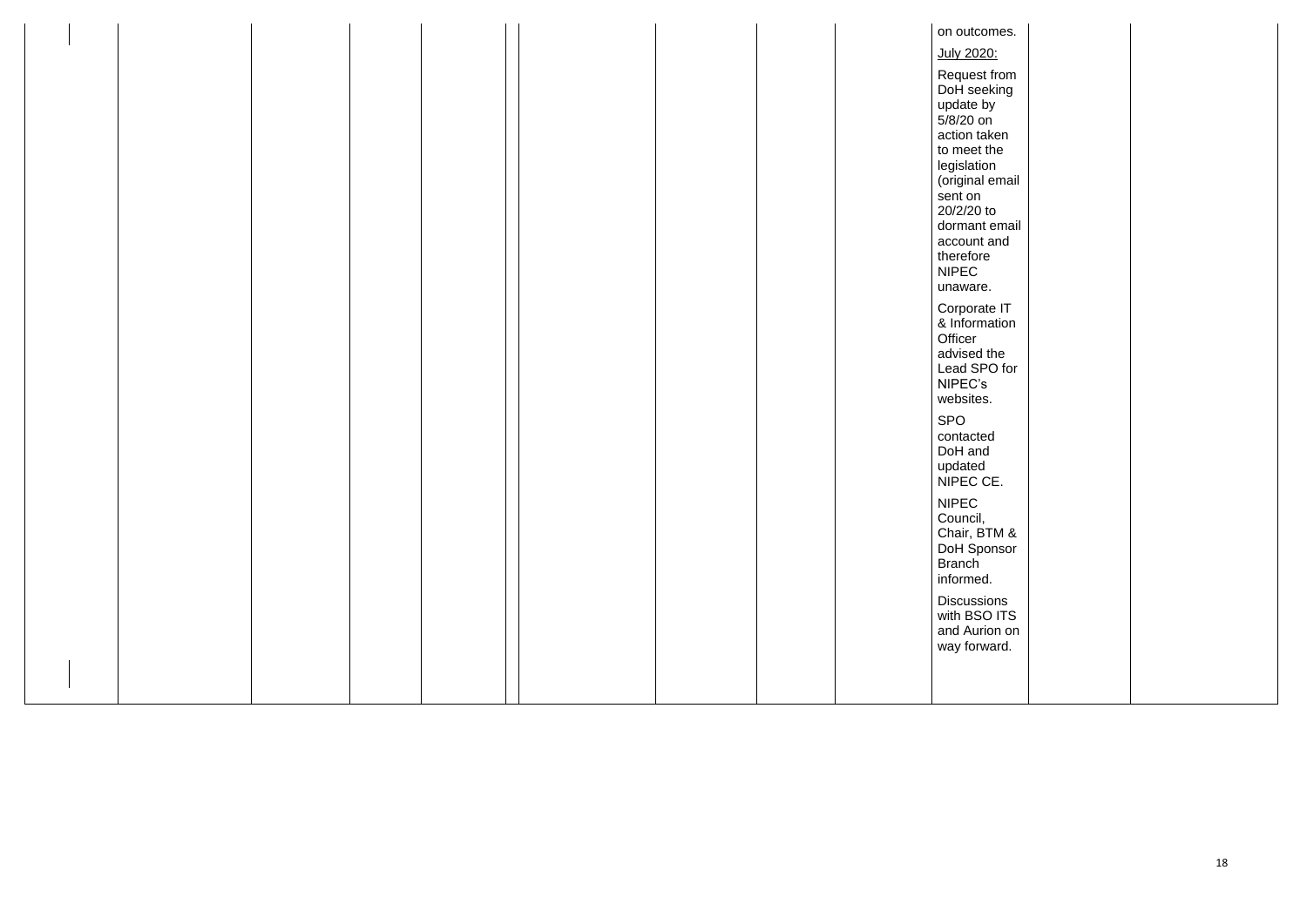| <b>1. BASIC RISK INFORMATION</b>                                                                                    |                                                                                                                                                                                                                                                                            |                                                               |                                                          | 2. RISK ASSESSMENT INFORMATION                                          |                                                                                                                                                                                                      |                                                                  |                                                                                | <b>3. RISK RESPONSE INFORMATION</b>                                                          |                                                                                                                                                                                                                                                                                                                                                                                                                            |                                                                                                                                                                                                                                                                                                                                                                                    |                                                                                                                                                   |
|---------------------------------------------------------------------------------------------------------------------|----------------------------------------------------------------------------------------------------------------------------------------------------------------------------------------------------------------------------------------------------------------------------|---------------------------------------------------------------|----------------------------------------------------------|-------------------------------------------------------------------------|------------------------------------------------------------------------------------------------------------------------------------------------------------------------------------------------------|------------------------------------------------------------------|--------------------------------------------------------------------------------|----------------------------------------------------------------------------------------------|----------------------------------------------------------------------------------------------------------------------------------------------------------------------------------------------------------------------------------------------------------------------------------------------------------------------------------------------------------------------------------------------------------------------------|------------------------------------------------------------------------------------------------------------------------------------------------------------------------------------------------------------------------------------------------------------------------------------------------------------------------------------------------------------------------------------|---------------------------------------------------------------------------------------------------------------------------------------------------|
| <b>Risk Number</b>                                                                                                  | <b>Risk Description /</b><br><b>Risk Event</b><br><b>Statement</b>                                                                                                                                                                                                         | <b>Responsible</b>                                            | <b>Date</b><br><b>Reported</b><br>day-<br>month-<br>year | <b>Last Update</b><br>day-month-<br>year                                | <b>Impact Description</b>                                                                                                                                                                            | Impact<br>Score                                                  | <b>Probability</b><br>Score                                                    | <b>Level of Risk</b>                                                                         | <b>Completed</b><br><b>Actions</b>                                                                                                                                                                                                                                                                                                                                                                                         | <b>Planned Future</b><br><b>Actions</b>                                                                                                                                                                                                                                                                                                                                            | <b>Risk Status</b><br>Open / Closed                                                                                                               |
| Provide a<br>unique<br>identifier for<br>risk                                                                       | A risk event<br>statement states (i)<br>what might happen<br>in the future and (ii)<br>its possible impact<br>on the organisation.                                                                                                                                         | Name or title<br>of team<br>member<br>responsible for<br>risk | Enter the<br>date the<br>risk was<br>first<br>reported   | Enter the<br>date the risk<br>(not the<br>entire log)<br>was<br>updated | List the specific<br>impact the risk could<br>have on the financial.<br>Performance,<br><b>Reputational or</b><br>Opportunity.                                                                       | Enter here the<br>score<br>according to<br>impact<br>definitions | <b>Enter here</b><br>the score<br>according<br>to<br>likelihood<br>definitions | Enter here the<br>cum. score<br>i.e.<br>(L) Low;<br>(M) Medium<br>(H) High or<br>(E) Extreme | List, by date,<br>all actions<br>taken to<br>respond to the<br>risk. This<br>does not<br>include<br>assessing the<br>risk                                                                                                                                                                                                                                                                                                  | List, by date,<br>what will be<br>done in the<br>future to<br>respond to the<br>risk                                                                                                                                                                                                                                                                                               | State if the risk is open<br>(still might happen and<br>still has to be<br>managed); closed (has<br>passed or has been<br>successfully mitigated. |
| <b>Business</b><br><b>Objective</b><br><b>Governance</b><br>$\mathbf{z}$<br><b>Performance</b><br>$R$ <sup>10</sup> | NIPEC fails to<br>review its current<br>process and<br>implement a<br>documented<br>approvals process<br>for policies and<br>procedures.<br>This could result in<br>some policies &<br>procedures not<br>being formally<br>ratified by the<br>relevant NIPEC<br>Committee. | <b>CE and Senior</b><br>Management<br>Team                    | 13 <sup>th</sup><br>Septemb<br>er 2020                   | 13 <sup>th</sup><br>January<br>2021                                     | <b>Business Objective</b><br><b>Governance &amp;</b><br><b>Performance - 5D</b><br>This could impact on<br>NIPEC's ability to<br>maintain a robust<br>governance and<br>accountability<br>framework. | (Major)                                                          | 3<br>(Likely)                                                                  | 12<br>(H)                                                                                    | November<br>2020:<br>Paper to<br><b>NIPEC</b><br>Council<br>meeting to<br>include<br>numbers of<br>policies<br>affected and<br>timeline for<br>rectification of<br>approvals.<br>October 2020:<br>Update paper<br>presented to<br>A&R<br>committee<br>outlining the<br>current<br>position and<br>proposals for<br>going forward.<br>Sept 2020:<br>Initial audit of<br>current<br>policies &<br>procedures<br>grid carried | December to<br>June 2021:<br>NIPEC to<br>process the 41<br>policies<br>identified in the<br>audit of policy<br>approvals.<br>All to be<br>approved by<br><b>BTM</b> and<br>Council.<br>Initial focus on<br>IG policies to<br>meet Internal<br>Audit<br>recommendati<br>ons.<br>December<br>2020:<br>Completion of<br>review and<br>approval of IG<br>audit<br>recommendati<br>ons. | <b>Open</b><br>Risk is currently being<br>managed on an<br>ongoing basis.                                                                         |